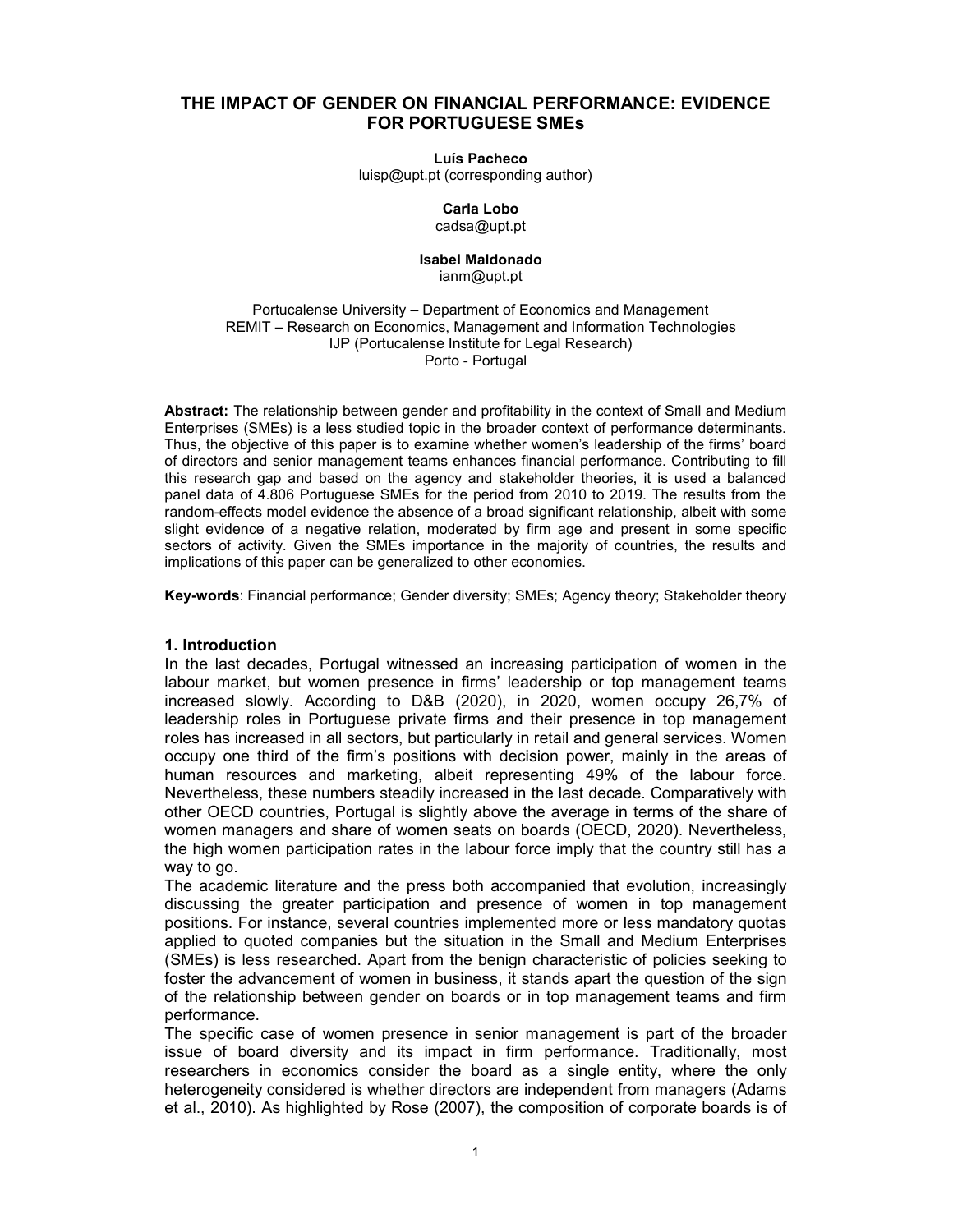vital importance within corporate governance, where the aim is to promote the interests' alignment of managers and stakeholders. According to Van der Walt and Ingley (2003, p. 219), "the concept of diversity relates to board composition and the varied combination of attributes, characteristics and expertise contributed by individual board members in relation to board process and decision making". Diversity is valued and represents a strategic corporate issue (Campbell and Minguez-Vera, 2008). So, the question is if gender diversity is relevant, enhancing the board competencies and promoting firm financial performance. This question is less studied in the context of SMEs which form the majority of firms in any country.

The following section presents a literature review, ending with our main research question. Section three presents the variables, the data and the methodology to be used. Section four presents the empirical results and its discussion and the final section concludes the paper, presenting its limitations and future research avenues.

## 2. Literature review

The effects of the presence of women in corporate financial outcomes can be analyzed through the lens of two well-known theories: agency theory (Jensen and Meckling, 1976; Aguilera et al., 2008) and stakeholder theory (Donaldson and Preston, 1995; Carter et al., 2003).

On one hand, from an agency theory standpoint, where boards are considered to perform an important monitoring role, it is expected a neutral effect of women presence on firm performance. According to Tirole (2001), a good corporate governance structure should select the most capable managers to lead the firm in its particular context. If board membership choices or leadership positions in management selection are made according to gender rather than economic considerations, that could result in poor leadership with negative consequences in terms of firm performance. So, a priori, is impossible to tell whether promoting greater female participation will improve or impair financial performance.

On the other hand, firms are open systems interdependent with a broad set of stakeholders (e.g., shareholders, activists, politicians, consumers, etc.) that could exert pressure on firms to appoint women as directors or senior managers. Stakeholder theory (Donaldson and Preston, 1995) provides a useful framework to study the relationship between gender and performance. According to this theory, a diversified and heterogeneous board of directors or senior management team enhances creativity, judgement and the quality of decision-making. Thus, the role of the board or senior management is not restricted to maximising shareholder value but is also concerned with the other stakeholders' interests, promoting more sustainable global relationships. Institutional investors can compel firms to greater diversity (Gillan and Starks, 2000). Related to this, firms with higher shareholder concentration are under less pressure to promote board diversity (Kang et al., 2007). This resource dependence theory views firms as operating in an open system and needing to exchange and acquire certain resources in order to survive, creating a dependency between the firm and external units (Pfeffer and Salancik, 1978). According to these authors, organizations can accrue three specific benefits from board linkages with the surrounding community: i) advice and counsel, ii) legitimacy, and iii) channels for communicating information and for gaining preferential access to commitments or support from important elements outside the firm. Eventually, the higher diversity in the board of directors and senior management teams provides the firm the human, social and relational capital necessary to enhance firm performance (Hillman and Dalziel, 2003).

Considering that boards act as monitors and advisers of management, both agency and resource dependence perspectives should be taken in consideration when studying the possible relations between board diversity and firm performance (Adams and Ferreira, 2007).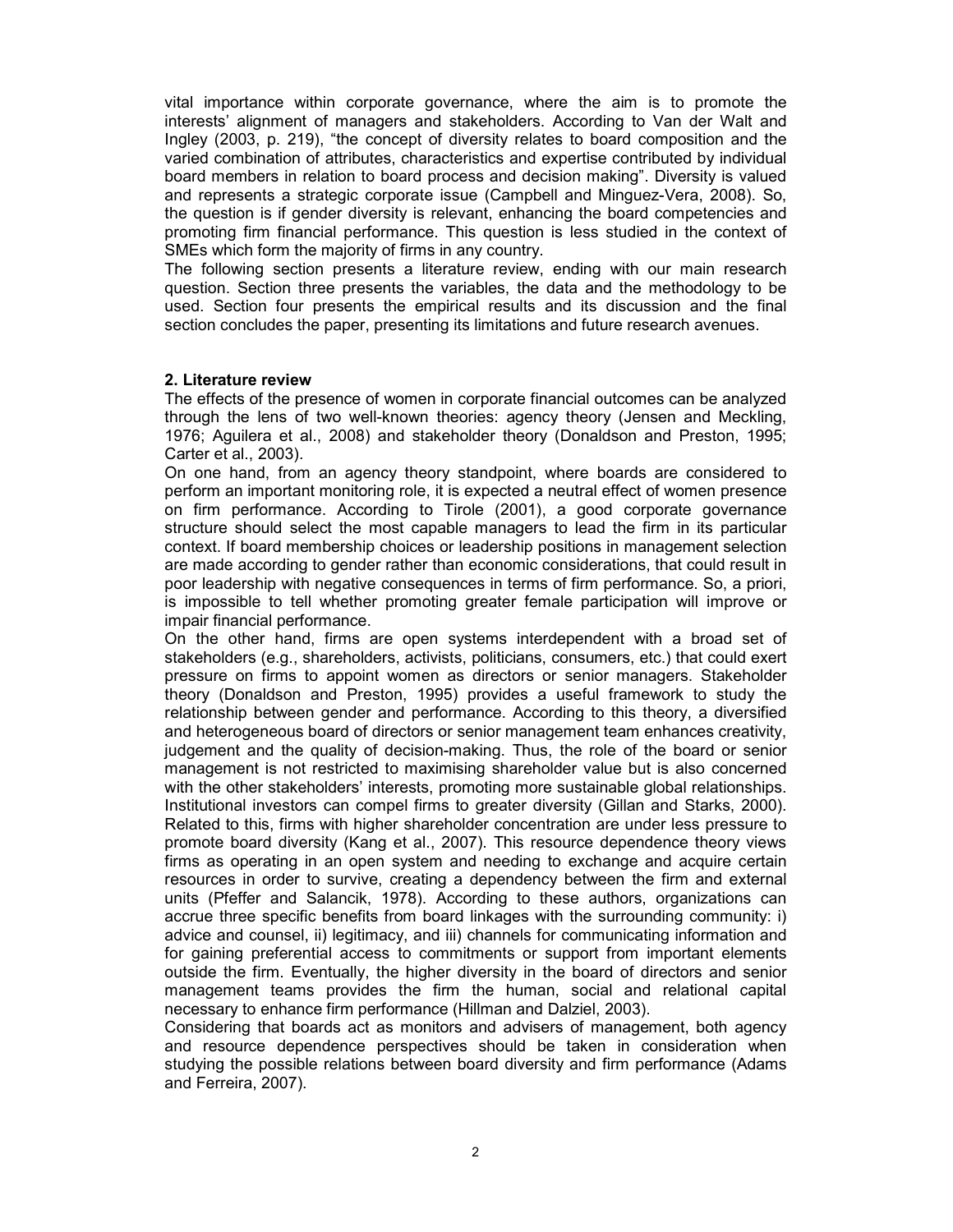The effect of board diversity on a firm's performance depends heavily on ownership configurations (Ben Amar et al., 2013). The relative strength of minority shareholders, family ownership and the presence of institutional shareholders exert all pressure for the appointment of women to the board (Nekhili and Gatfaoui, 2013). In Portugal, the civil law system, characterized to inadequately protect minority shareholders (La Porta et al., 1999; 2002), promotes high ownership concentration that together with a prevalence of family firms and institutional presence, could have conflicting effects on women presence in boards.

There are several arguments supporting a positive influence of a higher diversity in the board of directors or senior management teams in firm performance (Carter at al., 2003; Rose, 2007). Internally, a higher diversification enhances creativity and innovation by firm members, taking advantage of all the pool of skills, competencies and experiences available in the firm and giving lower management levels an incentive to put more effort in their work, since they observe opportunities to be promoted (Bilimoria, 2000; Fondas and Sassalos, 2000; Zelechowski and Bilimoria, 2004; Petersen and Philpot, 2007; Anderson et al., 2011; Gul et al., 2011; Ali et al., 2015; Opstrup and Villadsen, 2015; Perryman et al., 2016). Externally, a higher diversification sends a positive signal to the firm's stakeholders, such as suppliers, consumers and the entire community, improving the firms' image and reputation, linking it with important suppliers and attracting well qualified job applicants (e.g., Bilimoria, 2000; Singh and Vinnicombe, 2004; Kakabadse et al., 2015). Thus, gender diversity within boards or senior management teams increases firm's legitimacy in the view of the public, the media and the government, improving its access to resources. However, in a highly diversified context, emotional conflicts between directors or managers, decreased communication, entrenchment of opinions, individual or sub-groups' personal agendas and time-consuming process of decision-making could undermine firm performance (Adams and Ferreira, 2007; Hillman et al., 2007; Ali et al., 2015). These problems are even more important if the firm is operating in a highly competitive environment where the ability to react quickly to market shocks is an important issue. Nevertheless, in this paper we hypothesize that the benefits should outweigh the costs. The presence of women on a board of directors or leading a firm is often seen as a good business decision because women directors are hypothesized to increase firm value through their performance (Simpson et al., 2010). If it is evidenced that women leaders provide an additional source of economic benefit to firms, comparatively to men of equal qualifications, firms should be willing to hire and promote women. This economic incentive would reinforce ethical and social pressure to give equal opportunities to women. However, there is no a priori theoretical link leading to a direct relation between gender and firm performance, with contributions to that link coming from different fields (e.g., organizational behaviour or social psychology). For instance, Daily and Dalton (2003) argue that women directors may have non-traditional backgrounds and provide unique perspectives, experiences and work styles as compared to their male counterparts. Other authors argue that women change the group dynamics of communication, interpersonal interaction, and decision-making in a positive way, leading to more creative and innovative decisions, with positive impacts on performance (McInerney-Lacombe et al., 2008).

Although conceptual arguments support a positive link between female leadership and performance, there are also reasons to expect either no relationship or even a negative relationship. As argued by Simpson et al. (2010, p. 10), "(…) the effect of board gender diversity on financial performance is contingent on the circumstances that exist for a particular company at a specific time". An important caveat pointed by Simpson et al. (2010), is that variables such as board characteristics, shareholding structure and performance are largely endogenous, thus creating estimation and interpretation problems (Adams et al., 2010). Also, Ferreira (2015, p. 108) is sceptical, arguing that "it is very hard to disentangle diversity effects from the effects of other individual and group characteristics that correlate with measures of diversity". Additionally, as argued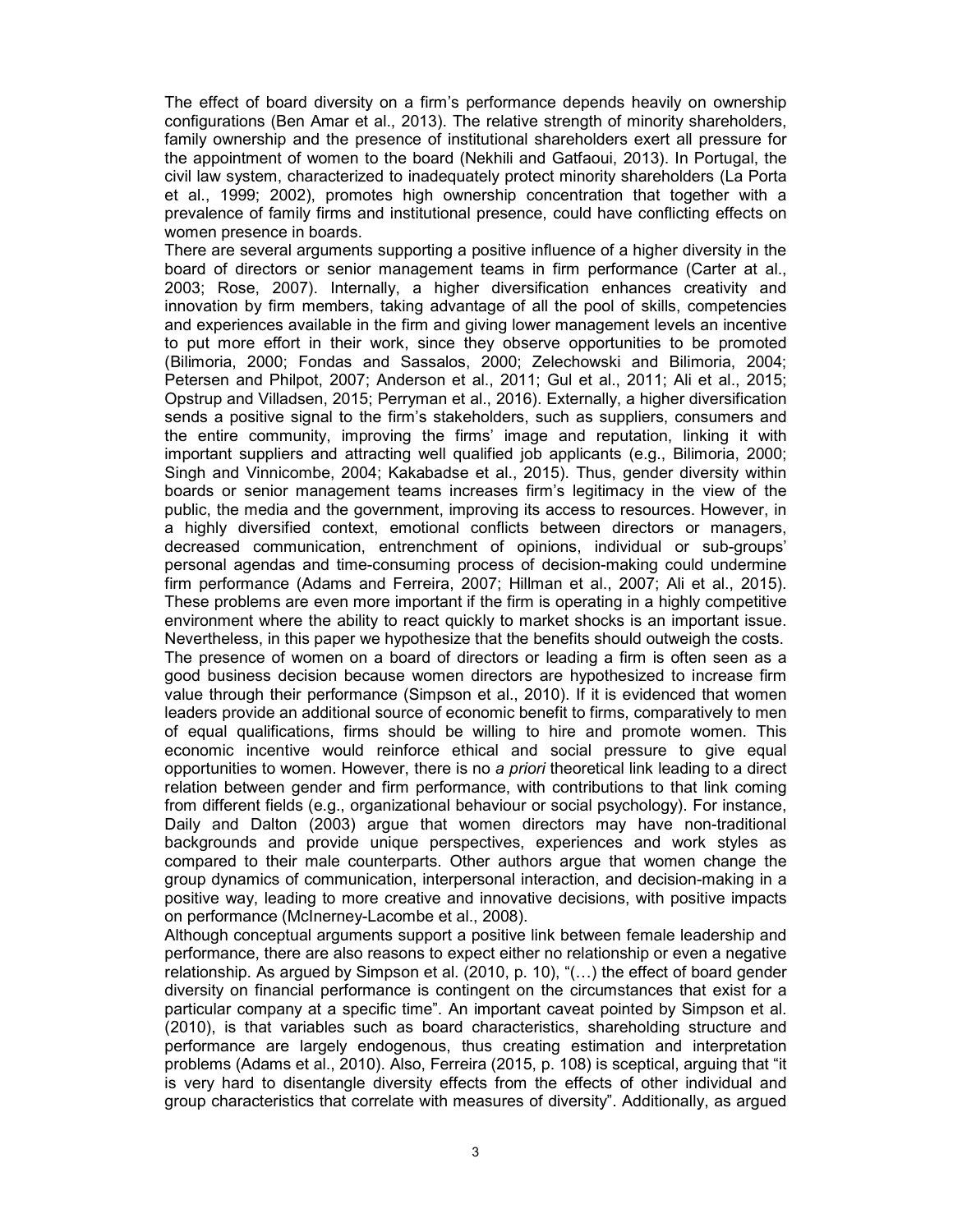by Nekhili and Gatfaoui (2013), the presence of women may lead to stronger conflicts within the board if they are appointed following mandatory quotas or constrained by societal pressures rather than on the basis of their merit, skills and experience (Campbell and Minguez-Vera, 2008; Adams and Ferreira, 2009; Ahern and Dittmar, 2012).

Several papers have sought to analyze the relationship between firm performance and gender diversity in the boardroom. However, the results from these studies are mixed, with most earlier papers focused on US data and large and listed firms.

In the context of US firms, Shrader et al. (1997) found a negative relation between the share of women on boards and several financial indicators. On the contrary, several authors (e.g., Farrell and Hersch, 2005; Kochan et al., 2003) found no evidence of a significant link, whereas Adler (2001), Fenwick and Neal (2001), Carter et al. (2003), Erhardt et al. (2003), Welbourne et al. (2007), Simpson et al. (2010), Groysberg and Bell (2013) and Opstrup and Villadsen (2015), among others, evidenced a positive relationship between women presence in boards and firm performance. In a review of the literature, Post and Byron (2015) evidenced that although the relationship between female board representation and market performance is near zero the relationship is positive in countries with greater gender parity (and negative in countries with low gender parity).

In the European context the evidence is also mixed. Campbell and Minguez-Vera (2008) found a positive effect of gender diversity on firm value for quoted Spanish firms, but Du Rietz and Henrekson (2000), Smith et al. (2006) and Randøy et al. (2006) evidenced the absence of a significant relationship for, respectively, Sweden, Denmark and a sample of Scandinavian countries. Rose (2007) also found no significant relations on a sample of Danish quoted firms. Parrotta and Smith (2013), also employing Danish data, evidenced a negative association between female CEO and firm's risk attitudes, which is consistent with the theoretical assumption according to which women typically are more risk averse than men and put more efforts in monitoring firm activities. Arun et al. (2015) concluded that in the UK women presence in boards is associated to lower earnings, suggesting that women have a more conservative financial management. Lückerath-Rovers (2013) analysed the financial performance of 99 Dutch quoted firms with and without women in their boards of directors. Applying the Catalyst and McKinsey methods she concluded that women presence in the board enhances performance. Using a sample of non-financial Spanish SMEs for 2003-2008, Martín-Ugedo and Minguez-Vera (2014), found that the probability of women on the board increases with firm performance and family ownership, but decreases with corporate ownership and firm risk. The authors also found a positive effect of the presence of women board members on firm performance, thus confirming that the presence of women is positive for economic reasons. Boubaker et al. (2014) in a study for French firms in the period 2009-2011 evidenced a negative effect between women's percentage in boards and firm performance. These authors suggested that the negative effect could be explained by the women's higher risk aversion. On the contrary and more recently Nekhili et al. (2018), with a sample of French firms argued that women CEOs perform better in non-family firms.

Earlier evidence suggests that women are typically confronted by an invisible barrier preventing their rise into leadership ranks, the *glass ceiling effect* (Morrison, et al., 1987). Nevertheless, the last couple of decades witnessed remarkable examples of women breaking through that glass ceiling, with an increased female participation in senior management positions. The glass cliff effect coined by Ryan and Haslam (2005) means that women are likely to be placed in positions of leadership in problematic circumstances of general financial downturn and downturn in firm performance. So, this organizational context makes it harder for women to perform and be perceived to perform effectively, which could be a possible explanation for the negative link between gender diversity at the board and firm performance (Bruckmüller et al., 2014).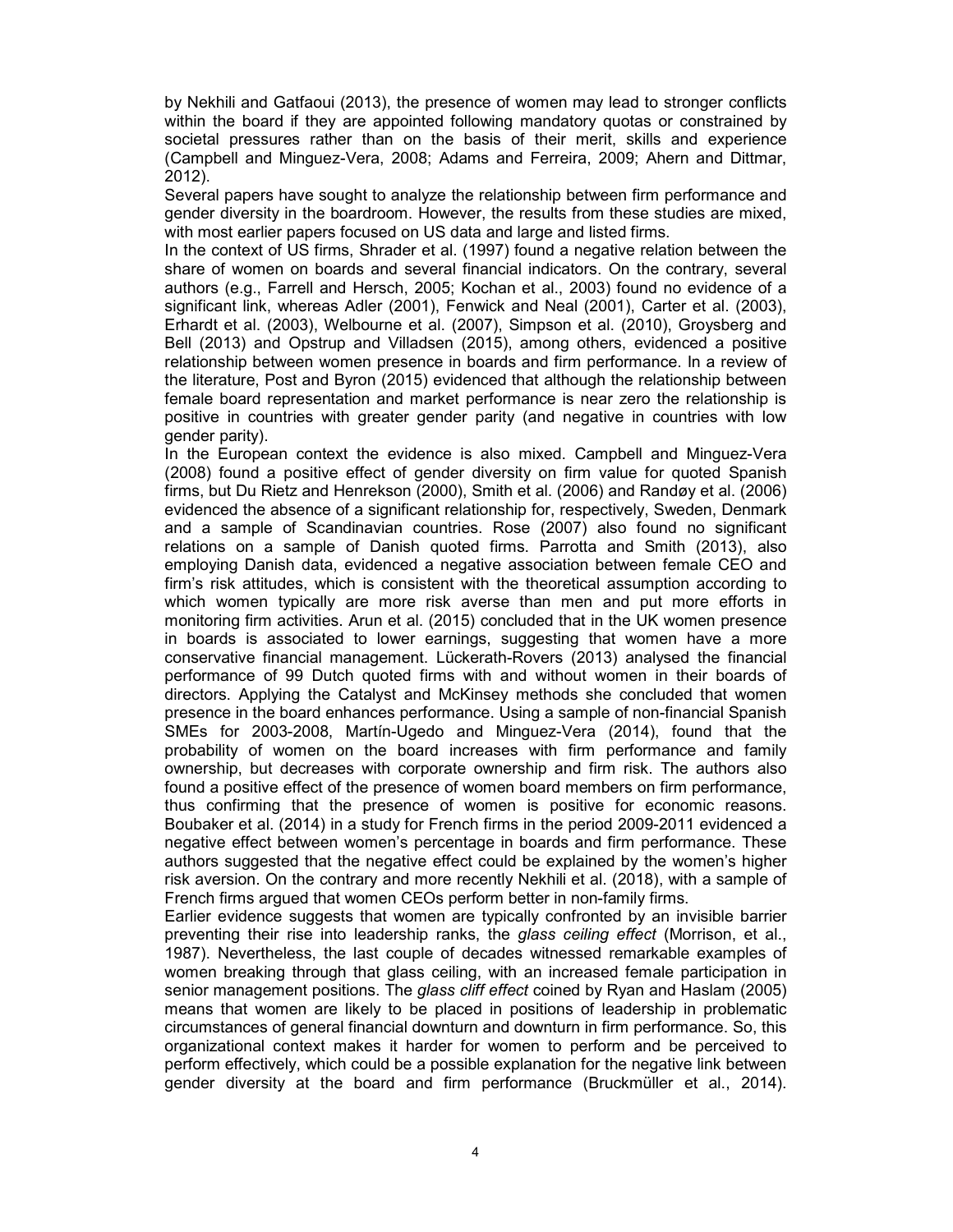Nevertheless, several empirical studies do not support that hypothesis (Farrell and Hersch, 2005; Ryan and Haslam, 2006; Adams et al., 2009; Pacheco et al., 2020).

In sum, according to Adams and Ferreira (2009) and Adams et al. (2010), the impact of board diversity on performance is likely to be heterogeneous, with some firms benefiting from more diversity while others do not. Although the different studies indicate mixed results, in part due to different estimation methods, countries, types of firms and periods studied, this should not diminish the validity of the majority view that gender diversity in the boardroom is beneficial to shareholder or firm value.

Considering the literature review made above, we can now present our main research question: Do SMEs where the president of the board of directors or the leader of the management team is a woman present higher levels of financial performance?

Additionally, using a set of control variables it is also tested the potentially moderating role of some firm characteristics in influencing the gender-performance relationship and possible differences between industrial sectors.

## 3. Variables, data and methodology

#### 3.1. Variables

Regarding performance, previous papers used a broad range of performance measures, from firm value (e.g., Tobin's q: Carter et al., 2003; Adams and Ferreira, 2009; Nekhili et al., 2018), to accounting measures (e.g., ROA or ROI: Erhardt et al., 2003; Martín-Ugedo and Minguez-Vera, 2014) as well as internationalization measures (Pergelova et al., 2018; Idris and Saridakis, 2020). Due to data availability, this paper uses the ratio EBIT to total assets (REBIT), easily available from financial statements and generally considered as a key performance indicator. Alternative measures such as ROA or the ratio between EBITDA and total assets (REBITDA) will also be tested.

Prior studies measured the variable gender in different ways: a dummy variable, indicating the presence of at least one woman on the board or that the board is led by a woman; women's proportion on the board; or index measures of gender diversity (e.g., Blau or Shannon indexes). Albeit diversity indexes are more suitable measurements of diversity than a dummy variable indicating the presence or women's proportion on the board, given the availability of data, the present paper uses a dummy variable. So, when the firm is led by a woman the dummy variable (WL) assumes the value of 1. Additionally, for the cases where also exists a board of directors, it will be used another dummy variable considering the gender of the firm's president of the board (WP).

Focusing on the links between gender diversity and financial performance, we need to consider potential disturbing factors, which could affect the quality or strength of such relation. Such factors are usually introduced as control variables, which may affect performance: these variables are firm leverage, size, age and export orientation. It is explored the potential moderating role of those firm characteristics in influencing the gender-performance relationship, because specific characteristics could affect the "gender bias" (Arzubiaga et al., 2018).

Leverage (LEV), computed as the ratio between total liabilities and total assets, is expected to have a negative impact in financial performance (Pacheco, 2020). It is also tested if indebtedness moderates the relation between gender and financial performance. Firm size (SIZ), computed as the log of total assets, is also included as a control variable and it is expected a negative sign. Size is also tested as a moderating variable. Larger and more visible organizations are likely to be under the most scrutiny, feeling more pressured to conform to societal expectations and thus increase female representation in their senior management (Hillman et al., 2007; Terjesen and Singh, 2008). So, it is tested if firm size positively moderates the relationship between gender and financial performance. Firm age (AGE) and export orientation (EXP) are included to counter potential moderating effects (e.g., inertia). The impact of age on profitability tends to be an empirical question (Coad et al., 2013; Capasso et al., 2015), but we expect that age has a negative influence and moderates the gender-performance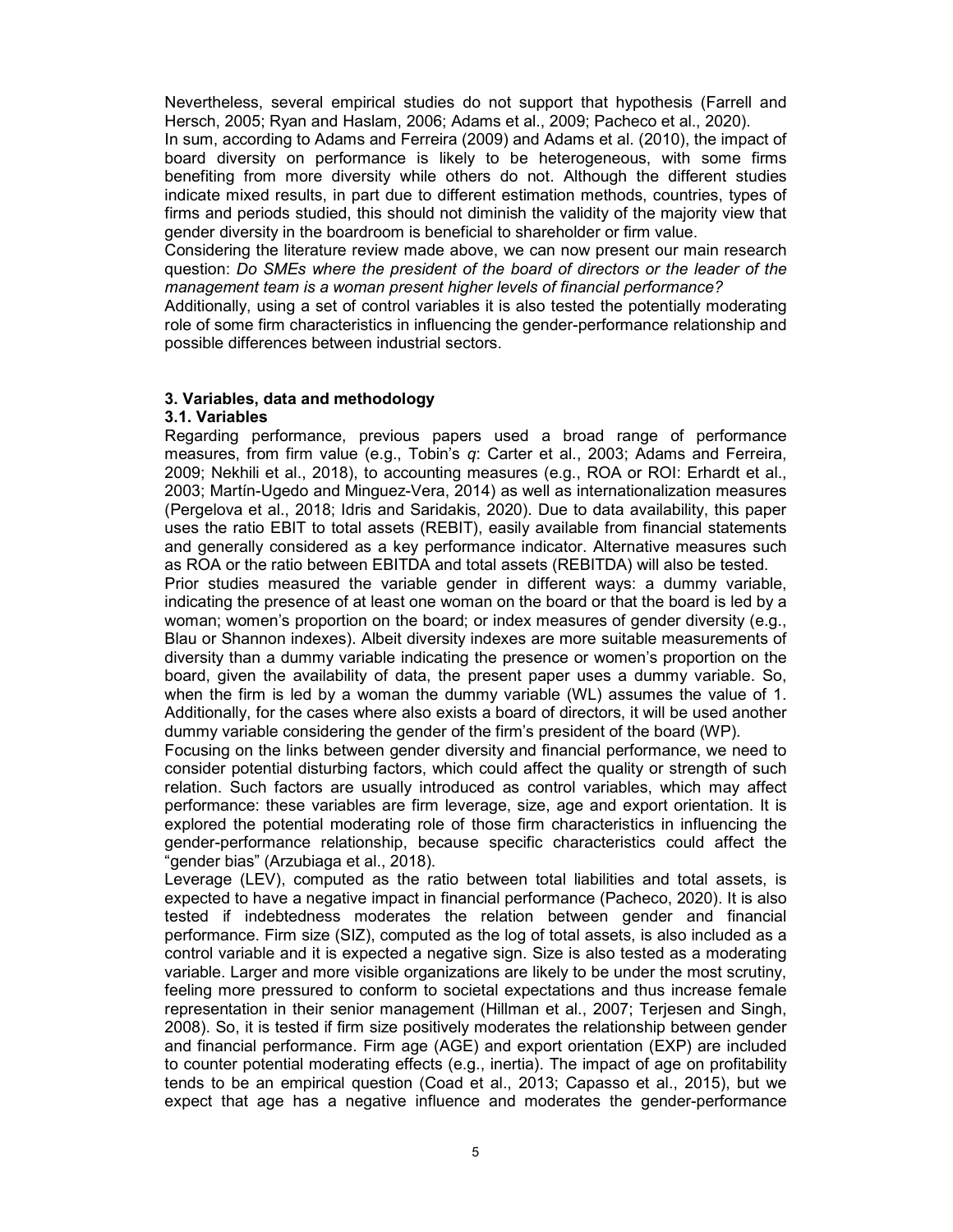relationship. Empirical studies with SMEs evidence a general positive relationship between exports and profitability, albeit with the possibility of a "liability of foreignness" at earlier stages of the internationalisation process (e.g., Hsu et al., 2013).

Finally, variables measuring the number of shareholders (NS) and the number of managers/directors (NM) will also be tested, being expected negative relations with financial performance due to lower agency costs (Andres, 2008).

Because our data spans the period 2010-2019, we also include dummy variables to control for year fixed effects. Additionally, the nature of an industry is also likely to affect the relationship between gender and financial performance. There is a higher proportion of women managers in service sectors (e.g., retailing and banking) than in more industrial sectors (e.g., manufacturing or information technology) and even within the manufacturing sector there could exist significant differences between industries (Brammer et al., 2007; Hillman et al., 2007; Ferreira, 2010). Firms operating in certain industries face different kinds of pressure from stakeholders. For instance, industries with a large female employment base (e.g., textile and wearing) should benefit from a large pool of resources, with positive impacts on performance. Thus, the firm's industrial sector can moderate the relationship between gender and financial performance.

## 3.2. Data

After the identification of the hypothesis to be tested as well as the dependent and independent variables, it is necessary to describe the data collection process for the sample characterization over which our empirical study will be made. Our objective is to analyse a sample of Portuguese industrial SMEs pertaining to 22 industrial sectors, obtained from SABI, a financial database powered by Bureau van Dijk. In preparing the data, firstly, firms with less than 10 employees were excluded. Secondly, in order to obtain a robust sample, only firms with complete data and positive debt ratios or assets greater than liabilities were included. Thirdly, in order to eliminate outliers, observations below (and above) the  $1<sup>st</sup>$  (and  $99<sup>th</sup>$ ) percentile were winsorized. After applying all the above criteria, the data used in this study consists of a balanced panel data of 4.806 firms, observed in the 10-year period between 2010 and 2019.

Table 1 presents a detailed description of our sample. The sample accounts for a turnover over 18,5 billion Euros and total assets over 22 billion Euros in 2019. The sample presents 585 medium firms (12,2%) and all relevant sectors are represented. Table 1 allows to ascertain that there are relevant differences between sectors for some of the considered variables. As can be observed in Table 1, around 35% of firms are led by a woman, with relevant differences between sectors. For instance, there is a higher percentage of firms led by a woman in those sectors characterized by larger firms (e.g., sectors 17, 21 and 30). Table 1 presents values for 2019, but dividing our sample in two sub-periods (2010-2014 vs. 2015-2019), respectively associated with a period of negative economic growth versus a period with positive growth, we clearly see that in the second period firms present higher profitability (6,1% vs. 5,4%), lower debt (53,1% vs. 53,8%) and export more (34,2% vs. 29,8%).

|  | Table 1 – Distribution of the sample by industry classifications |  |  |  |
|--|------------------------------------------------------------------|--|--|--|
|--|------------------------------------------------------------------|--|--|--|

| <b>Industry Classification (CAE)</b>          | Nr. of<br><b>Firms</b> | Profitab.<br>(%) | <b>Total</b><br><b>Debt</b><br>(%) | Average<br>sales<br>(th€) | Average<br>age | Export<br>to<br><b>Sales</b><br>ratio<br>(%) | $%$ of<br>firms<br>led by a<br>woman |
|-----------------------------------------------|------------------------|------------------|------------------------------------|---------------------------|----------------|----------------------------------------------|--------------------------------------|
| Beverages and tobacco (11/12)                 | 134                    | 3.7%             | 50.1%                              | 4.812                     | 36             | 28.3%                                        | 40,3%                                |
| Textiles (13)                                 | 311                    | 3.8%             | 51,5%                              | 4.706                     | 32             | 32.4%                                        | 40,8%                                |
| Wearing apparel (14)                          | 456                    | 4,1%             | 53.9%                              | 3.940                     | 29             | 62.4%                                        | 44,3%                                |
| Leather and related products (15)             | 353                    | 3.4%             | 52.4%                              | 3.766                     | 30             | 52.6%                                        | 31,4%                                |
| Wood and of products of wood and cork<br>(16) | 310                    | 5.3%             | 43.6%                              | 3.023                     | 28             | 22.6%                                        | 24,1%                                |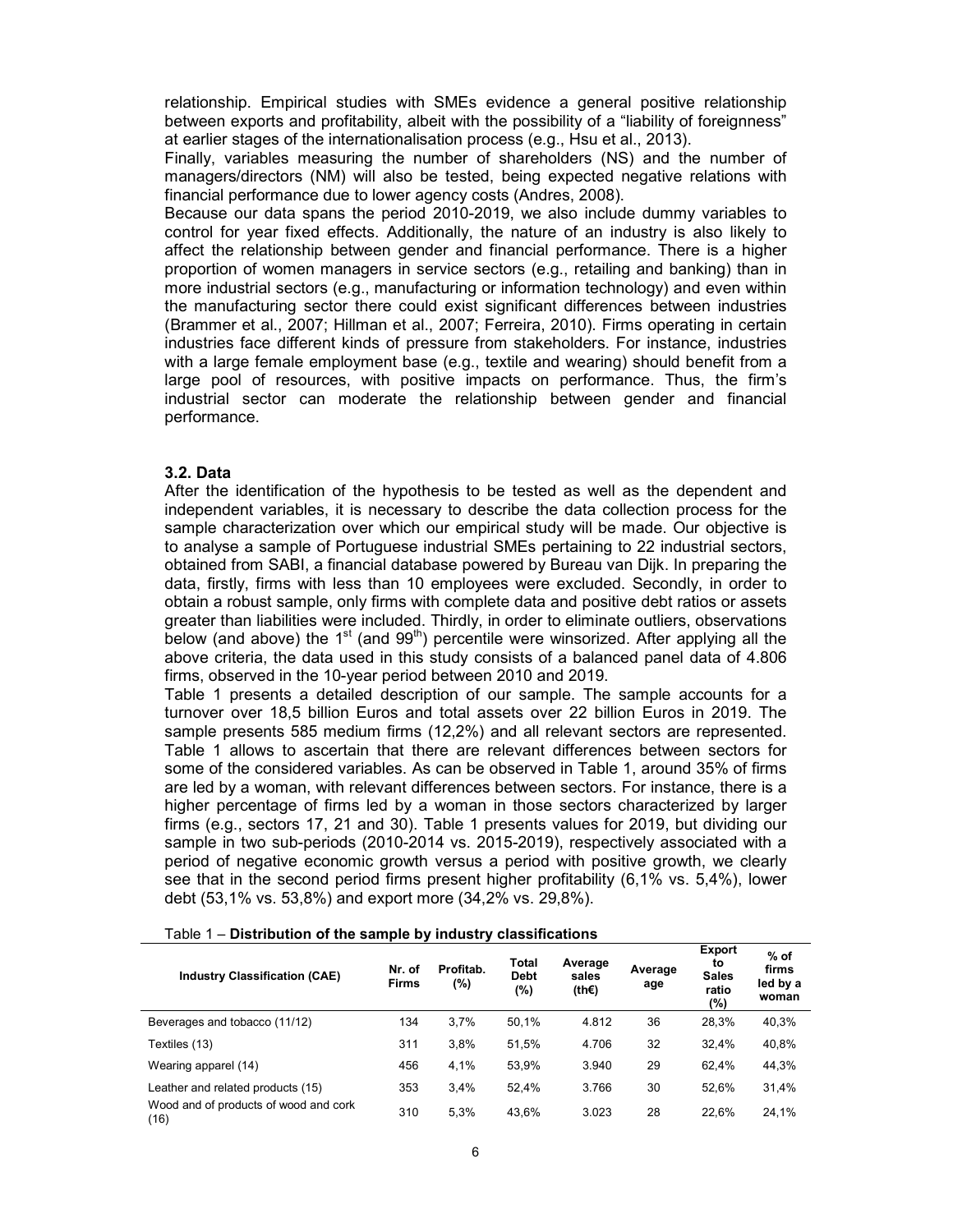| Paper and paper products (17)                                | 104   | 4,5% | 54,9% | 7.016  | 32 | 15,7% | 49,0% |
|--------------------------------------------------------------|-------|------|-------|--------|----|-------|-------|
| Printing and reproduction of recorded<br>media (18)          | 195   | 3,2% | 54,4% | 1.976  | 33 | 4,3%  | 29,7% |
| Refined petroleum, chemicals and man-<br>made fibers (19/20) | 135   | 6,9% | 48,2% | 6.828  | 35 | 18,0% | 47,0% |
| Pharmaceutical products (21)                                 | 22    | 2,6% | 58,7% | 14.114 | 42 | 21,5% | 68,2% |
| Rubber and plastic products (22)                             | 307   | 6,1% | 50,2% | 5.397  | 30 | 22,8% | 37,5% |
| Other non-metallic mineral products (23)                     | 441   | 6,1% | 48,6% | 3.217  | 32 | 31,5% | 37,2% |
| Basic metals (24)                                            | 55    | 7,1% | 49,4% | 7.092  | 33 | 31,0% | 38,2% |
| Fabricated metal products (25)                               | 978   | 5,8% | 51,8% | 2.973  | 29 | 27,6% | 30,3% |
| Computer, communication and electronic<br>equip. (26)        | 28    | 8,5% | 40,7% | 5.264  | 24 | 38,7% | 39,3% |
| Electrical equipment (27)                                    | 110   | 6,6% | 45,5% | 4.030  | 32 | 28,4% | 39,1% |
| Machinery and equipment (28)                                 | 271   | 7,1% | 47,6% | 4.160  | 32 | 34,2% | 36,9% |
| Motor vehicles, trailers and parts (29)                      | 87    | 5,6% | 49,4% | 5.028  | 30 | 37,8% | 32,2% |
| Other transport equipment (30)                               | 25    | 5,6% | 48,9% | 8.358  | 37 | 47,3% | 56,0% |
| Furniture (31)                                               | 353   | 5,0% | 55,5% | 2.290  | 27 | 29,8% | 27,2% |
| Other manufacturing activities (32)                          | 131   | 5,5% | 48,0% | 2.579  | 29 | 23,2% | 38,9% |
| All industries                                               | 4.806 | 5,3% | 51,2% | 3.855  | 31 | 32,3% | 35,5% |

Notes: Values for 2019. Sectors 11/12 and 19/20 are aggregated since the sample only comprises a very small number of firms in sectors 12 and 19. Profitability = EBIT/Total assets; Total debt = Total liabilities/Total assets.

## 3.3. Methodology

In order to attain our research objective, we apply a panel data methodology, which presents several advantages, namely better effects' detection and measurement, minimization in sample bias and control of individual heterogeneity (Gujarati and Porter, 2010). Panel data can be estimated trough three different regression models: Pooled Ordinary Least Squares (POLS), Fixed Effects Model (FEM) and Random Effects Model (REM). Applying the Breusch-Pagan and Hausman tests to choose the most appropriate regression technique, the Breusch-Pagan test leads to the rejection of the null hypothesis (LM = 20368.7; p-value = 0), indicating that REM is more appropriate than POLS and the Hausman test leads to the acceptance of the null hypothesis that REM is preferable to FEM  $(H = 1070, 22, p-value = 0)$ . The REM is estimated with robust standard errors (Arellano, 2003), which correct for residual heteroscedasticty issues and with year-dummies.

According to Baltagi (2005) and King and Santor (2008), a REM specification is more convenient than FEM when the number of cross-section units (4.806 firms) is greater than the length of time period (10 years), the sample does not cover the whole population, and a time-invariant variable like women leadership is used. All these conditions are valid here.

Notice that, endogeneity issues could arise in random effects estimates. Considering that we do not possess valid instruments in the data set to deal with the potential endogeneity of our variables of interest, we prefer to apply a random effects approach since it is well known that the choice of less valid instruments can lead to any kind of results (Ferreira, 2010). The random effects results do not establish the direction of causality. However, in the present paper we cope with potential endogeneity issues performing alternative regressions in order to evidence the robustness of our results.

## 4. Results

#### 4.1. Descriptive statistics

Before estimating the different models, we present in Table 2 some descriptive statistics and the correlation matrix of the variables. The sample's mean values for the different variables, differentiating between the two kinds of firms are presented, together with the results of a test for differences in mean values between the two sub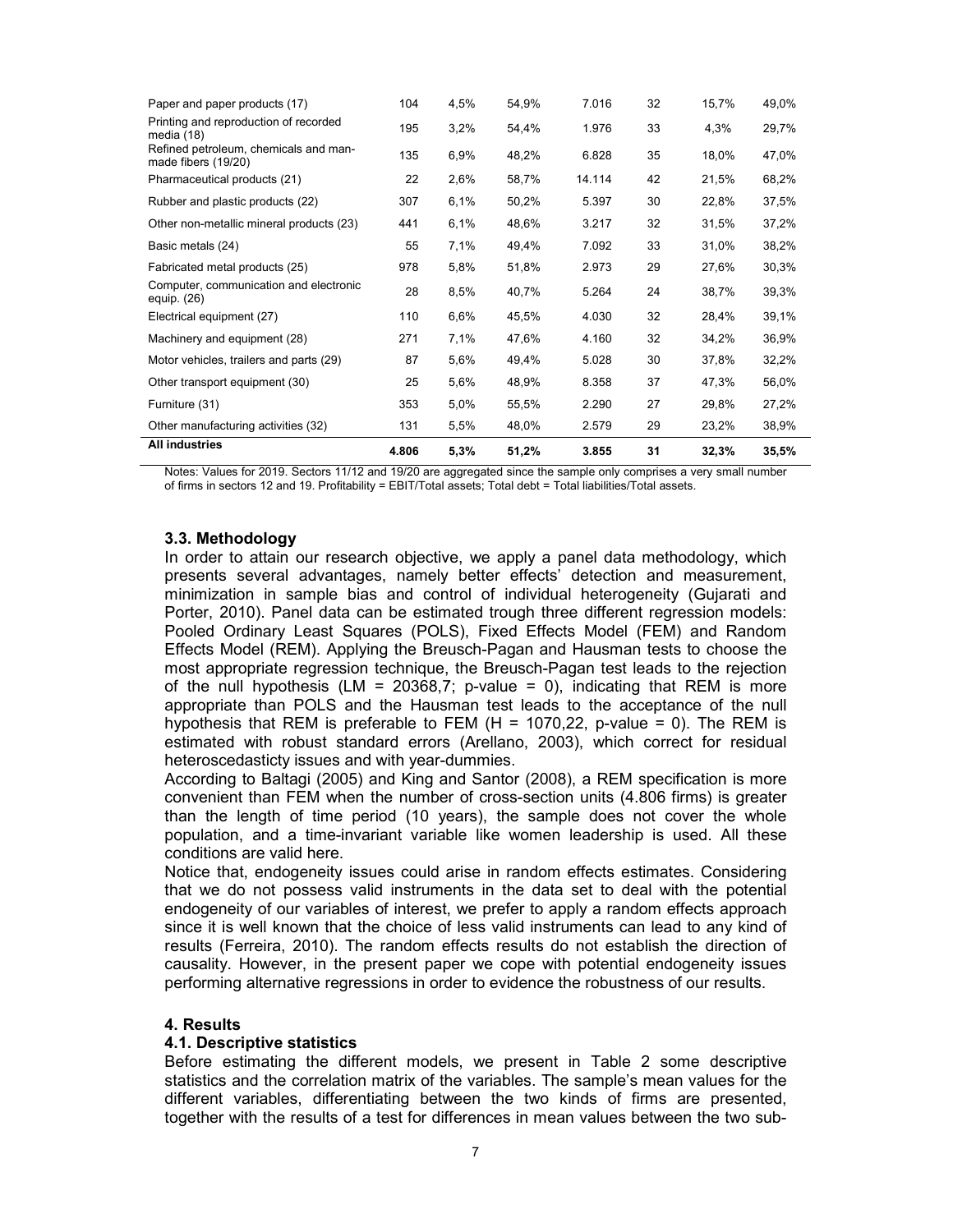samples. This test evidences significant differences between woman led and nonwoman led firms, with the latter being smaller, younger, less export-oriented and displaying higher levels of indebtedness.

|              | Woman<br>led<br>firms | Non-<br>woman<br>led<br>firms | Mean<br>differ.<br>$(t-test)$ | WL                  | <b>WP</b> | <b>LEV</b>          | <b>SIZ</b>          | <b>AGE</b>          | <b>EXP</b>          | <b>NS</b>            | <b>NM</b>            |
|--------------|-----------------------|-------------------------------|-------------------------------|---------------------|-----------|---------------------|---------------------|---------------------|---------------------|----------------------|----------------------|
| <b>REBIT</b> | 5,6%                  | 5,7%                          | 0,55                          | $-0.013$<br>$(***)$ | 0,015     | $-0,279$<br>$(***)$ | 0,053<br>$(***)$    | $-0,130$<br>$(***)$ | 0,063<br>$(***)$    | $-0.098$<br>$(***)$  | $-0,023$<br>$^{***}$ |
| WL           | $\cdots$              | .                             | $\cdots$                      | 1                   | $-0.045$  | $-0,024$<br>$(***)$ | 0,209<br>$^{***}$   | 0,101<br>$^{(***)}$ | 0,058<br>(***)      | 0,016<br>$^{***}$    | 0,275<br>$(***)$     |
| WP           | 10,4%                 | 13,7%                         | $-1,30$<br>$(***)$            |                     | 1         | $-0,078$<br>$(***)$ | $-0.017$<br>$(***)$ | 0,055<br>$^{(***)}$ | 0,021<br>$^{(*)}$   | $-0.034$<br>$^{***}$ | $-0,056$<br>$(***)$  |
| <b>LEV</b>   | 50,5%                 | 51,5%                         | 1,53<br>$(*)$                 |                     |           | 1                   | $-0.096$<br>$(***)$ | $-0,221$<br>$(***)$ | 0,030<br>$^{(***)}$ | 0,044<br>$^{(***)}$  | $-0,125$<br>$(***)$  |
| SIZ          | 8,1                   | 7,6                           | $-13,64$<br>$(***)$           |                     |           |                     | 1                   | 0,325<br>(***)      | 0,055<br>$(***)$    | 0,206<br>$^{***}$    | 0,333<br>$(***)$     |
| <b>AGE</b>   | 3,4                   | 3,3                           | $-7,65$<br>$(***)$            |                     |           |                     |                     | 1                   | 0,285<br>$(***)$    | 0,077<br>$(***)$     | 0,557<br>(****)      |
| <b>EXP</b>   | 35,2%                 | 30,7%                         | $-4,19$<br>$(***)$            |                     |           |                     |                     |                     |                     | 0,013<br>$(***)$     | 0,162<br>(***)       |
| <b>NS</b>    | 2,6                   | 2,6                           | $-1, 13$                      |                     |           |                     |                     |                     |                     | 1                    | 0,276<br>$(***"$     |
| <b>NM</b>    | 4,9                   | 3,4                           | $-18,19$<br>$(***)$           |                     |           |                     |                     |                     |                     |                      |                      |

Table 2 – Descriptive statistics and correlation matrix

Notes: First three columns computed with 2019 values. REBIT = EBIT/Total assets; WL = dummy variable assuming the value of 1 if the firm is led by a woman; WP = dummy variable assuming the value of 1 if the firm's president (if existent) is a woman; LEV = Total liabilities/Total assets; AGE = log of firm's age; SIZ = log of Total assets; EXP = Exports/Total sales; NS = Number of registered shareholders; NM = Number of directors.  $* p < 0,10; ** p < 0,05; *** p < 0,01$ .

Table 2 also presents the coefficients of correlation of the variables used in the model. Problems of correlations between variables that could affect the validity of the econometric results due to multicollinearity are negligible since only in one case it is above 50%. Since the variable NM is going to be used only occasionally, the problem of collinearity between explanatory variables will not be particularly relevant.

## 4.2. Econometric results

Table 3 presents the results for the REM with year-dummies, where it is analyzed the influence of gender, plus the set of control variables, on firm performance.

|               |                     | Ш                    | Ш                      | IV                     | v                    | VI                     | VII                  | VIII                   |
|---------------|---------------------|----------------------|------------------------|------------------------|----------------------|------------------------|----------------------|------------------------|
| C             | 0,135<br>$(***)$    | 0,135<br>(***)       | 0,124<br>$^{***}$      | 0,140<br>$^{***}$      | 0,060<br>$(***)$     | 0,059<br>$^{(***)}$    | 0,020<br>(***)       | 0,066<br>$^{***}$      |
| WL            |                     | $-0,003$ (*)         |                        |                        | $-0,002$             |                        | $-0,001$             | $-0,004$<br>$(**)$     |
| <b>WP</b>     |                     |                      |                        |                        |                      | $-0,001$               |                      |                        |
| LEV           | $-0,134$<br>$(***)$ | $-0,134$<br>$^{***}$ | $-0,131$<br>$^{(***)}$ | $-0,136$<br>$(***)$    | $-0,128$<br>$^{***}$ | $-0,128$<br>$^{(***)}$ | $-0,110$<br>$(***)$  | $-0,127$<br>$^{(***)}$ |
| SIZ           | 0,014<br>$(***)$    | 0,014<br>$^{(***)}$  | 0,013<br>$^{(***)}$    | 0,015<br>$(***)$       | 0,018<br>$(***)$     | 0,018<br>$(***)$       | 0,013<br>$(***)$     | 0,016<br>$^{(***)}$    |
| <b>AGE</b>    | $-0,030$<br>(***)   | $-0,030$<br>(***)    | $-0,027$<br>(***)      | $-0.032$<br>$^{***}$   | $-0,020$<br>$(***)$  | $-0.020$<br>$(***)$    | $-0,022$<br>$^{***}$ | $-0,031$<br>$^{(***)}$ |
| <b>EXP</b>    | 0,010<br>$(***)$    | 0,010<br>(***)       | 0,010<br>(***)         | 0,009<br>$(***)$       | 0,005                | 0,005                  | 0,008<br>$(***)$     | 0,007<br>$^{(***)}$    |
| <b>NS</b>     | $-0.000$            | $-0,000$             | $-0,000$               | $-0,000$               | $-0,000$             | $-0.000$               | 0,001<br>$^{(*)}$    | $-0,002$<br>$^{(***)}$ |
| <b>NM</b>     | $-0,003$<br>$(***)$ | $-0,003$<br>(***)    | $-0,003$<br>(***)      | $-0,004$<br>$^{(***)}$ | $-0,002$<br>$(***)$  | $-0,002$<br>(***)      | $-0.003$<br>$(***)$  | $-0,004$<br>$^{(***)}$ |
| Overall $R^2$ | 13,7%               | 13,7%                | 13,1%                  | 14,1%                  | 14,1%                | 14,1%                  | 15,6%                | 14,0%                  |

Table 3 – Random Effects Model results

13,7% 13,7% 13,1% 14,1% 14,1% 14,1% 15,6% 14,0% Notes: Dependent variable: REBIT (except models VII and VIII, where it is, respectively, ROA and

REBITDA). Standard-deviations presented in brackets. \* p<0,10; \*\* p<0,05; \*\*\* p<0,01.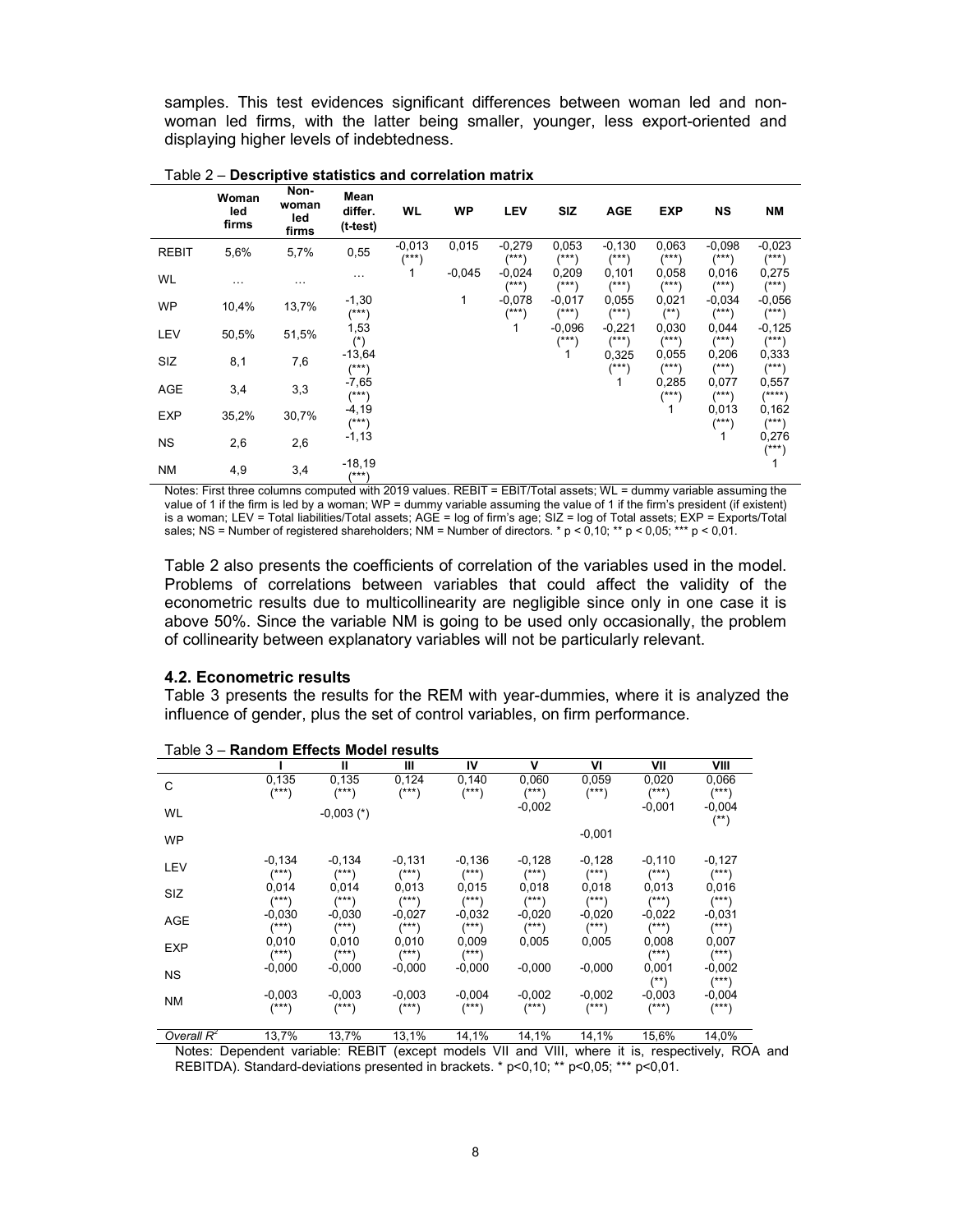Models I and II use the complete sample; Models III and IV consider, respectively, the sub-samples with woman-led ( $n = 1.705$ ) and non-woman led firms ( $n = 3.101$ ); Models V and VI consider only the sub-sample of firms with a board of directors ( $n = 933$ ) and Models VII and VII use as dependent variables, respectively, ROA and REBITDA.

The results evidence the absence of a relation between gender and profitability, with all control variables presenting significant results and the expected signs (with the exception of the variable NS). Models II and VIII even evidence a slightly significant negative relation between gender and profitability, thus giving a negative answer to our main research question. Nevertheless, in sum, it seems that gender has a neutral effect on financial performance, a result consistent with several previous papers (e.g., Randøy et al., 2006; Rose, 2007, among others). Given the intermediate position occupied by Portugal in terms of gender parity and its high women participation rate in the labour force, our results partially conform with the argument by Post and Byron (2015). According to these authors, the relationship between female board representation and performance is negative in countries with lower gender parity.

Regarding the control variables, leverage, size and age evidence always a significant impact in profitability, displaying the expected signs. Larger, younger and less leveraged firms tend to present higher levels of financial profitability, confirming previous results found in the literature (e.g,, López-Garcia and Aybar-Arias, 2000; Pacheco et al., 2020).

A final word for the significant negative impact of the number of managers/directors, evidencing the potential negative effects on performance of lower coordination and alignment of interests associated with larger management teams.

## 4.3. Results for different firms' size, age, economic period and possible moderating effects

In this section we discuss how sensitive our results are to some robustness checks. Firm size and age are usually confirmed as important determinants of financial performance. In order to study age differences, the original sample is divided in young vs. old firms, respectively, firms incorporated after 2000 or before that. Regarding size, larger firms, here associated with the "medium firm" criteria, are firms with total assets above 10M€ in 2019. Additionally, since the period under analysis is characterised by strong differences in terms of economic growth, we divide our sample in two distinct periods. The "recession years" span the period 2010-2014, with Portugal evidencing an average negative rate of growth in the period, whereas the "growth years" (2015-2019) are broadly characterised by a robust recovery of the economy. The estimation results are presented in the left-hand panel of Table 4. As can be seen, the negative impact of leverage on profitability is stronger in younger and larger firms, whereas the fact of the firm being led by a woman continues to be rather irrelevant. Distinguishing between time periods also evidences that the macroeconomic context surrounding firms is not relevant for the gender-performance relationship. It was also tested a dummy variable assuming the value of 1 for the period 2010-2014, being obtained a significant coefficient (results not presented).

The right-hand panel in Table 4 presents the results for the interaction variables in order to test whether the effects of debt, size, age or internationalization are additive or not to the gender-performance relationship. Apart from age, moderating effects seem to be absent. Regarding firm age, the variable WL is significantly negative but the interaction variable is significantly positive, evidencing that the age of the firm has an incremental role on the negative relationship between female leadership and profitability.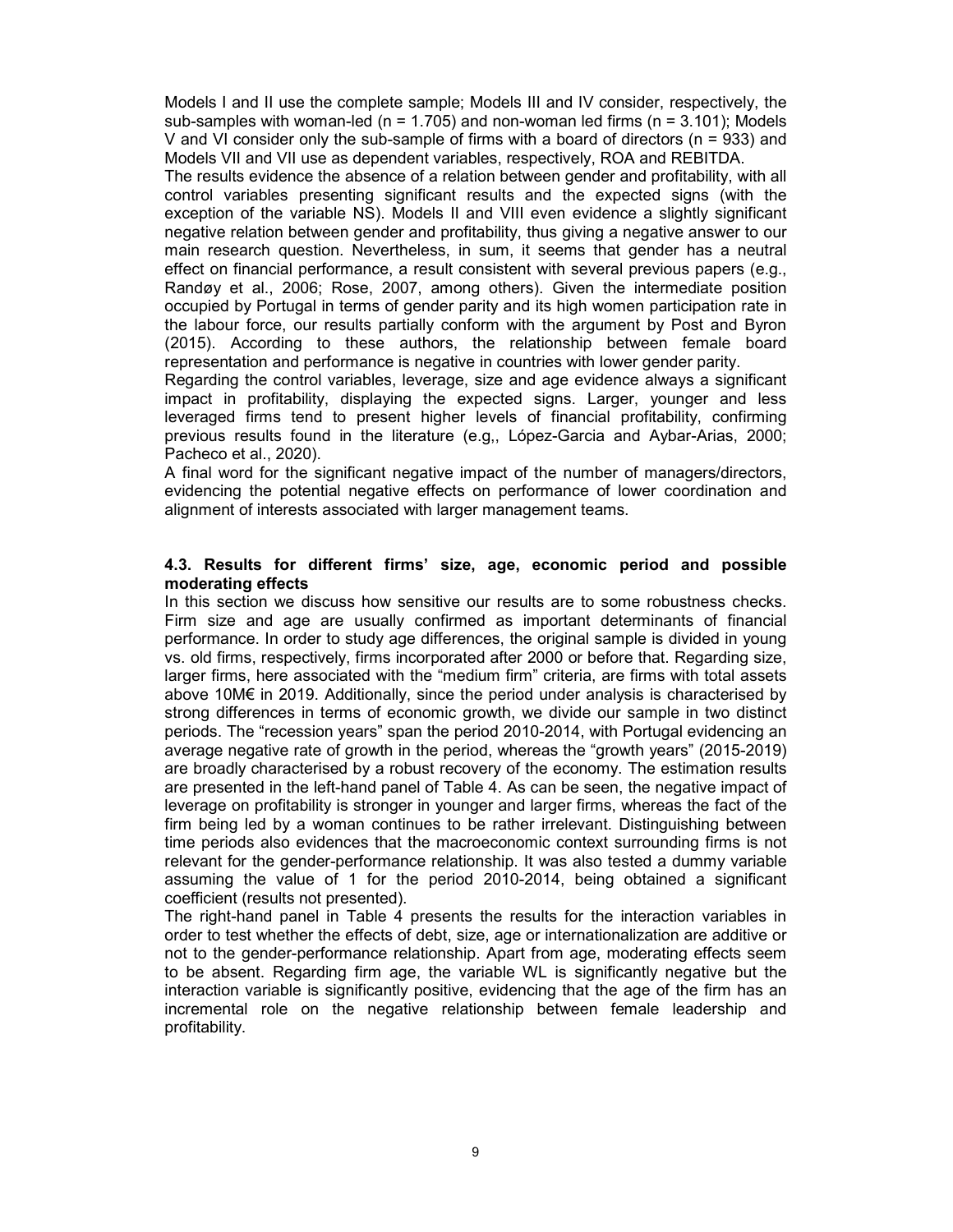|            | Young<br>firms         | Old<br>firms           | Medium<br>firms      | Small<br>firms         | Recession<br>years   | Growth<br>years      |                                | <b>Moderating effects</b> |                        |                      |
|------------|------------------------|------------------------|----------------------|------------------------|----------------------|----------------------|--------------------------------|---------------------------|------------------------|----------------------|
| C          | 0,167<br>$^{***}$      | 0,129<br>$(***)$       | 0.155<br>$(***)$     | 0,133<br>$(***)$       | 0,156<br>$(***)$     | 0,180<br>$(***)$     | 0.136<br>$^{***}$              | 0,136<br>$^{***}$         | 0,141<br>$(***)$       | 0,135<br>$(***)$     |
| WL         | $-0,005$               | $-0,002$               | 0,001                | $-0,003$<br>$(*)$      | $-0.002$             | $-0,001$             | $-0,005$                       | $-0,004$                  | $-0.019$<br>$^{(*)}$   | $-0,003$<br>$(*)$    |
| LEV        | $-0,170$<br>$^{***}$   | $-0,124$<br>$(***)$    | $-0,154$<br>$(***)$  | $-0,131$<br>$(***)$    | $-0,130$<br>$^{***}$ | $-0,145$<br>$(***)$  | $-0,136$<br>$(***)$            | $-0,134$<br>(***)         | $-0,134$<br>$(***)$    | $-0,134$<br>$^{***}$ |
| SIZ        | 0,009<br>$^{(***)}$    | 0,016<br>$(***)$       | 0,010<br>$(***)$     | 0,015<br>$^{***}$      | 0,009<br>$^{***}$    | 0,011<br>$(***)$     | 0,014<br>$^{***}$              | 0,014<br>$^{(***)}$       | 0,014<br>$(***)$       | 0,014<br>$(***)$     |
| AGE        | $-0.022$<br>(***)      | $-0,034$<br>$^{(***)}$ | $-0,021$<br>$(***)$  | $-0.032$<br>$^{(***)}$ | $-0.032$<br>$^{***}$ | $-0.038$<br>$^{***}$ | $-0.030$<br>$^{***}$           | $-0.030$<br>$^{(***)}$    | $-0.032$<br>$(***)$    | $-0.030$<br>$(***)$  |
| <b>EXP</b> | 0,006<br>$(*)$         | 0,010<br>$(***)$       | 0,011<br>$^{(*)}$    | 0,009<br>$^{***}$      | 0,009<br>$(***)$     | 0,011<br>$^{***}$    | 0.010<br>$^{(***)}$            | 0,010<br>$^{(***)}$       | 0.010<br>$(***)$       | 0,009<br>$(***)$     |
| ΝM         | $-0,004$<br>$^{(***)}$ | $-0,003$<br>$^{***}$   | $-0,003$<br>$^{***}$ | $-0,003$<br>$(***)$    | $-0.002$<br>$^{***}$ | $-0,002$<br>$^{***}$ | $-0,003$<br>$(\ast \ast \ast)$ | $-0,003$<br>(***)         | $-0,003$<br>$^{(***)}$ | $-0,003$<br>(***)    |
| LEV x WL   |                        |                        |                      |                        |                      |                      | 0,006                          |                           |                        |                      |
| SIZ x WL   |                        |                        |                      |                        |                      |                      |                                | 0,000                     |                        |                      |
| AGE x WL   |                        |                        |                      |                        |                      |                      |                                |                           | 0,005<br>$^{(***)}$    |                      |
| EXP x WL   |                        |                        |                      |                        |                      |                      |                                |                           |                        | 0,002                |
|            |                        |                        |                      |                        |                      |                      |                                |                           |                        |                      |

Table 4 – Random Effects Model results: sub-samples of firms and moderating effects

Overall  $R^2$ 17,1% 12,5% 18,6% 12,9% 12,3% 14,6% 13,7% 13,7% 13,7% 13,7% Notes: Dependent variable: REBIT. Young firms are firms incorporated after 2000 (n = 1.282); Old firms (n = 3.524); Medium firms are firms with total assets higher than 10M€ in 2019 (n = 585); Small firms (n = 4.221); "Recession years" are 2010-2014 and "Growth years" are 2015-2019. Standard-deviations presented in brackets. \* p<0,10; \*\* p<0,05; \*\*\* p<0,01.

#### 4.4. Results for the different sectors of activity

Some prior studies show industry to be a significant determinant of performance, so that we repeat the analysis distinguishing between sectors of activity. Table 5 presents the results estimated trough a Random Effects Model (REM) with year dummies. As evidenced by Table 5, the coefficient of the variable WL is mostly negative but rarely significant (exceptions are sectors 13, 27 and 28). These three sectors are characterized by above-average percentages of woman-led firms and slightly older firms. Nevertheless, these results evidence the neutrality among sectors of the genderperformance relationship.

#### Table 5 – Regression (Random Effects Model) for the different manufacturing sectors

|               | <b>CAE 11/12</b>       | 13                     | 14                   | 15                     | 16                      | 17                   | 18                     | 19/20                  | 21                     | 22                   |
|---------------|------------------------|------------------------|----------------------|------------------------|-------------------------|----------------------|------------------------|------------------------|------------------------|----------------------|
| C             | 0,086<br>$(***)$       | 0,162<br>(***)         | 0,089<br>$^{(***)}$  | 0,117<br>$^{***}$      | 0,134<br>$^{***}$       | 0,133<br>$^{***}$    | 0,194<br>$(***)$       | 0,085<br>(**)          | 0,032                  | 0,173<br>$^{***}$    |
| <b>WL</b>     | $-0,007$               | $-0.016$<br>/***)      | 0,000                | $-0,004$               | $-0.006$                | $-0.002$             | $-0,009$               | 0,009                  | 0,000                  | $-0,008$             |
| <b>LEV</b>    | $-0.072$<br>$^{(***)}$ | $-0,133$<br>$^{(***)}$ | $-0,164$<br>$(***)$  | $-0,179$<br>$^{(***)}$ | $-0,118$<br>$^{(***)}$  | $-0,124$<br>$(***)$  | $-0.091$<br>$^{(***)}$ | $-0,117$<br>$^{(***)}$ | $-0.089$<br>$^{(***)}$ | $-0,136$<br>(***)    |
| <b>SIZ</b>    | 0,009<br>(**)          | 0.007<br>(***)         | 0,024<br>$(***)$     | 0,018<br>$^{(***)}$    | 0,012<br>$^{***}$       | 0,011<br>$(***)$     | 0.006<br>(**)          | 0,013<br>(***)         | 0,013<br>(***)         | 0,009<br>(***)       |
| <b>AGE</b>    | $-0,022$<br>$^{(***)}$ | $-0.030$<br>(***)      | $-0.045$<br>$^{***}$ | $-0.035$<br>$^{***}$   | $-0.027$<br>$^{(***)}$  | $-0.026$<br>$^{***}$ | $-0,037$<br>$^{(***)}$ | $-0.019$<br>(**)       | $-0.019$<br>$^{(*)}$   | $-0,027$<br>$^{***}$ |
| <b>EXP</b>    | $-0,002$               | 0,012                  | 0,006                | 0,004                  | 0,008                   | $-0.004$             | 0,032<br>(**)          | 0,051<br>(***)         | 0,007                  | 0,004                |
| Overall $R^2$ | 14,2%                  | 13,3%                  | 15,2%                | 18,3%                  | 13,1%                   | 17,2%                | 18,0%                  | 13,9%                  | 13,8%                  | 18,6%                |
|               | 23                     | 24                     | 25                   | 26                     | 27                      | 28                   | 29                     | 30                     | 31                     | 32                   |
| C             | 0,147<br>$(***)$       | 0,186<br>$(***)$       | 0,172<br>$^{***}$    | 0,134<br>$^{(*)}$      | 0,106<br>$(***)$        | 0,155<br>$(***)$     | 0,128<br>$(***)$       | 0,177<br>$(*)$         | 0,162<br>$^{***}$      | 0,251<br>$^{***}$    |
| <b>WL</b>     | $-0,002$               | $-0.014$               | $-0,003$             | 0,022                  | $-0.026$<br>$^{(***)}$  | $-0.018$<br>$(***)$  | $-0.016$               | 0,030                  | $-0,003$               | $-0,000$             |
| <b>LEV</b>    | $-0.094$<br>/***)      | $-0,091$<br>/***)      | $-0,134$<br>$(***`$  | $-0,126$<br>(***)      | $-0,131$<br>$*$ * * $*$ | $-0,132$<br>$(***)$  | $-0,142$<br>$(***)$    | $-0,216$<br>$^{(*)}$   | $-0,135$<br>/***)      | $-0,147$<br>(***)    |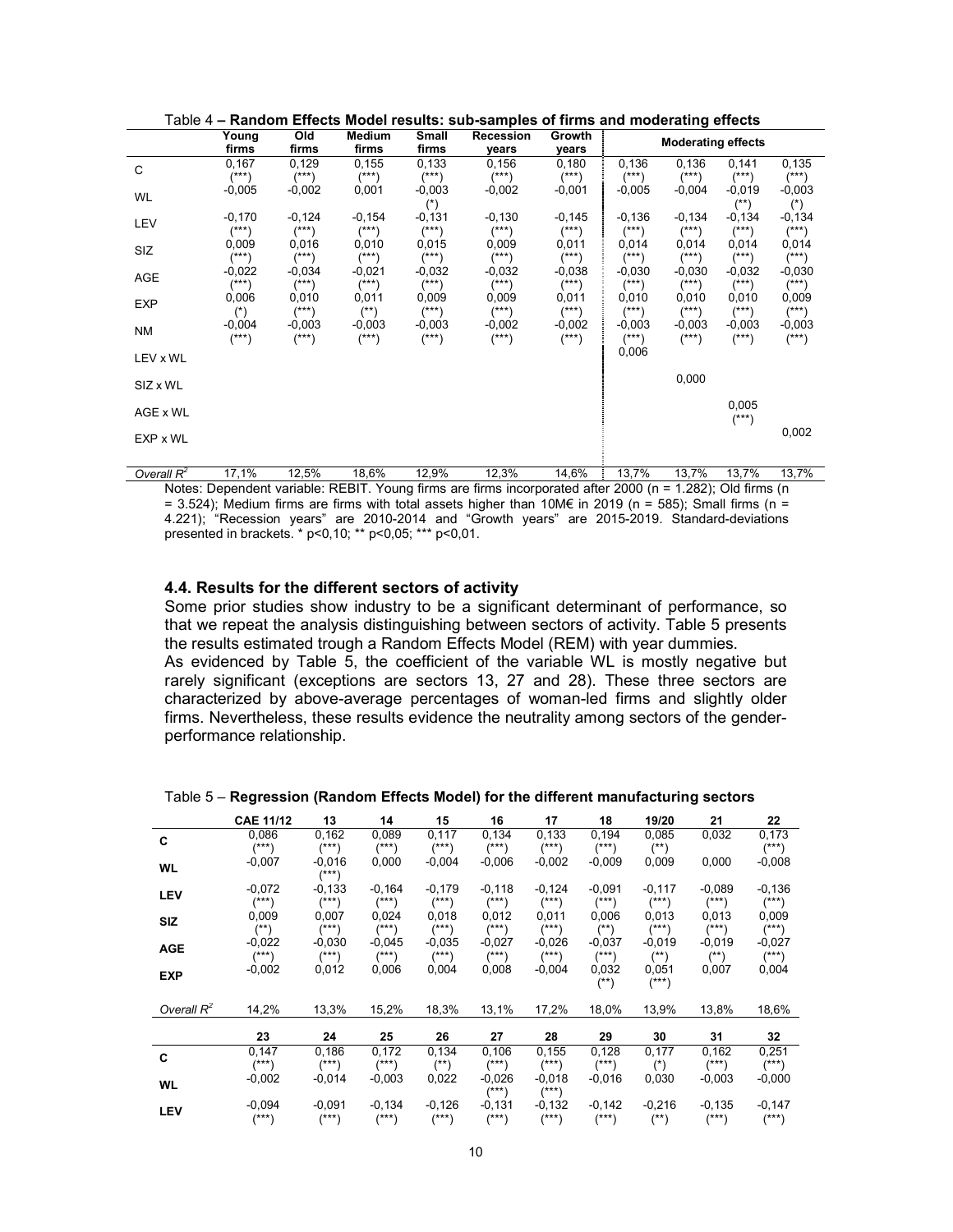| <b>SIZ</b>                                                                         | 0.009<br>/***'    | 0.010              | 0.010<br>/***     | 0.010    | 0.019<br>/***\    | 0.015<br>/***'    | 0.010<br>$^{\prime\ast}$ | 0.019             | 0.008<br>/***     | 0,005               |
|------------------------------------------------------------------------------------|-------------------|--------------------|-------------------|----------|-------------------|-------------------|--------------------------|-------------------|-------------------|---------------------|
| <b>AGE</b>                                                                         | $-0.028$<br>/***) | $-0.039$<br>/*** \ | $-0.035$<br>/***' | $-0.022$ | $-0.030$<br>/***\ | $-0.037$<br>/***' | $-0.018$                 | $-0.053$<br>/***) | $-0.032$<br>/***' | $-0.051$<br>$***$ \ |
| <b>EXP</b>                                                                         | 0.016<br>(***`    | 0.037              | $-0.001$          | $-0.013$ | $-0.010$          | 0.015<br>(*)      | 0.007                    | $-0.037$          | 0.012<br>/**\     | $-0,003$            |
| OverallR <sup>2</sup>                                                              | 15.5%             | 14.7%              | 15.3%             | 12.4%    | 12.5%             | 16.3%             | 17.5%                    | 12.8%             | 17.7%             | 17.8%               |
| Notes: Standard-deviations presented in brackets. * p<0.10; ** p<0.05; *** p<0.01. |                   |                    |                   |          |                   |                   |                          |                   |                   |                     |

#### 5. Conclusion

The present paper studied the link between women leadership and firm financial performance, departing from the assumption that gender is a significant variable for the success of the firm. Nevertheless, it is evidenced that women leadership does not influence Portuguese SMEs' performance, thus not accepting our main hypothesis. Possibly, some of the different results found in this paper can be explained by the fact that a large number of previous papers focused on large and listed firms and used different proxies for performance and gender. So, our results do not tend to justify current policies implemented in some countries, although directed to large and quoted firms, trying to promote the advancement of women in business. Additionally, these results give support to the agency theory perspective, that considers a neutral effect of gender on performance. Probably due to SMEs' lower visibility and sensitivity to community pressure, the stakeholder theory does not seem to be present here.

Our results should be considered with caution. The main reasons why gender does not seem to influence firm performance are certainly related to SMEs' particularities and the quantitative nature of the present study. An implication from our findings is therefore that more research is needed in order to further exploit that relationship. Case studies could reveal more insights into the nature of the decision process in small and medium firms' corporate boards. Quantitative studies may fail in capturing board members interpersonal relations, as well the complex nature of the decision process. As argued by Ferreira (2015), when discussing policies that promote women in business, it is better to focus on potential benefits to society that go far beyond narrow measures of firm profitability. Women presence could be irrelevant for profitability, since it does not provide significant economic benefits, albeit continues to be an ethical imperative.

Regarding future developments, and besides the development of case studies about the effects of gender related variables on firm profitability and other performance related variables, an interesting research could be to cross firm level data with the legislation on gender equality, in order to observe the magnitude of the response given by firms. Additionally, given the high percentage of SMEs that are family firms, it would be interesting to study the interaction of family related variables with the genderperformance relationship.

This paper represents one more step towards a deeper understanding of how women in top managerial positions effectively can affect firm performance. If future studies confirm the link between CEO gender and SMEs' profitability that could have relevant consequences in terms of policy recommendations for those firms, providing further support for governmental policies or recommendations aimed at favouring gender equality among firms' top management teams.

#### Acknowledgements and Financial Disclosure

This work is supported by FEDER funds from COMPETE 2020 and Portuguese funds - PORTUGAL 2020. Project IEcPBI - Interactive Ecosystem for Portuguese Business Internationalization - POCI-01-0145-FEDER-032139.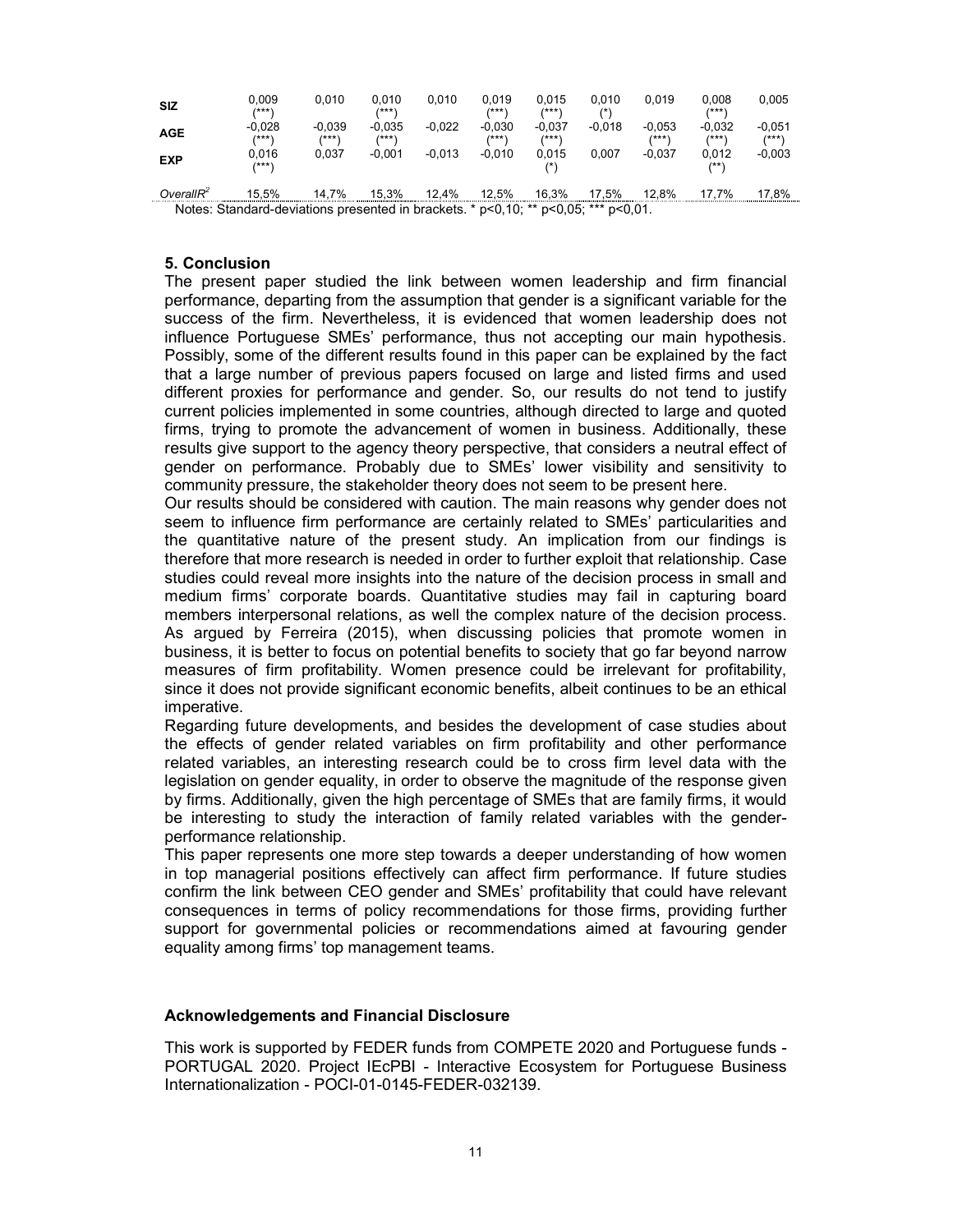#### References

- Adams, S., Gupta, A. and Leeth, J. D. (2009). Are female executives over-represented in precarious leadership positions?. British Journal of Management, 20(1), 1-12.
- Adams, R. and Ferreira, D. (2007). A theory of friendly boards. The Journal of Finance, 62(1), 217-250.
- Adams, R. and Ferreira, D. (2009). Women in the boardroom and their impact on governance and performance. Journal of Financial Economics, 94(2), 291-309.
- Adams, R., Hermalin, B. and Weisbach, M. (2010). The role of boards of directors in corporate governance: A conceptual framework and survey. Journal of Economic Literature, 48(1), 58- 107.
- Adler, R. (2001). Women in the executive suite correlate to high profits. Harvard Business Review, 79(3), 30-32.
- Aguilera, R., Filatotchev, I., Gospel, H. and Jackson, G. (2008). An organizational approach to comparative corporate governance: Costs, contingencies, and complementarities. Organization Science, 19(3), 475-492.
- Ahern, K. and Dittmar, A. (2012). The changing of the boards: The impact on firm valuation of mandated female board representation. The Quarterly Journal of Economics, 127(1), 137- 197.
- Ali, M., Metz, I. and Kulik, C. (2015). The Impact of work family programs on the relationship between gender diversity and performance. Human Resource Management, 54(4), 553-576.
- Anderson, R., Reeb, D., Upadhyay, A. and Zhao, W. (2011). The economics of director heterogeneity. Financial Management, 40(1), 5-38.
- Andres, C. (2008). Large shareholders and firm performance An empirical examination of founding-family ownership. Journal of Corporate Finance, 14(4), 431-445.
- Arun, T., Almahrog, Y. and Aribi, Z. (2015). Female Directors and Earnings Management: Evidence from UK companies. International Review of Financial Analysis, 39, 137–146.
- Arzubiaga, U., Iturralde, T., Maseda, A. and Kotlar, J. (2018). Entrepreneurial orientation and firm performance in family SMEs: the moderating effects of family, women, and strategic involvement in the board of directors. International Entrepreneurship and Management Journal, 14(1), 217-244.
- Baltagi, B. (2005). *Econometric analysis of panel data*.  $3^{rd}$  edition. John Wiley & Sons.
- Ben-Amar, W., Francoeur, C., Hafsi, T. and Labelle, R. (2013). What makes better boards? A closer look at diversity and ownership. British Journal of Management, 24(1), 85-101.
- Bilimoria, D. (2000). Building the business case for women corporate directors. In Women on corporate boards of directors (pp. 25-40). Springer, Dordrecht.
- Boubaker, S., Dang, R. and Nguyen, D. (2014). Does board gender diversity improve the performance of French listed firms?. Gestion 2000, 31, 259-269.
- Brammer, S., Millington, A. and Pavelin, S. (2007). Gender and ethnic diversity among UK corporate boards. Corporate Governance: An international review, 15(2), 393-403.
- Bruckmüller, S., Ryan, M., Rink, F. and Haslam, S. (2014). Beyond the glass ceiling: The glass cliff and its lessons for organizational policy. Social Issues and Policy Review, 8(1), 202-232.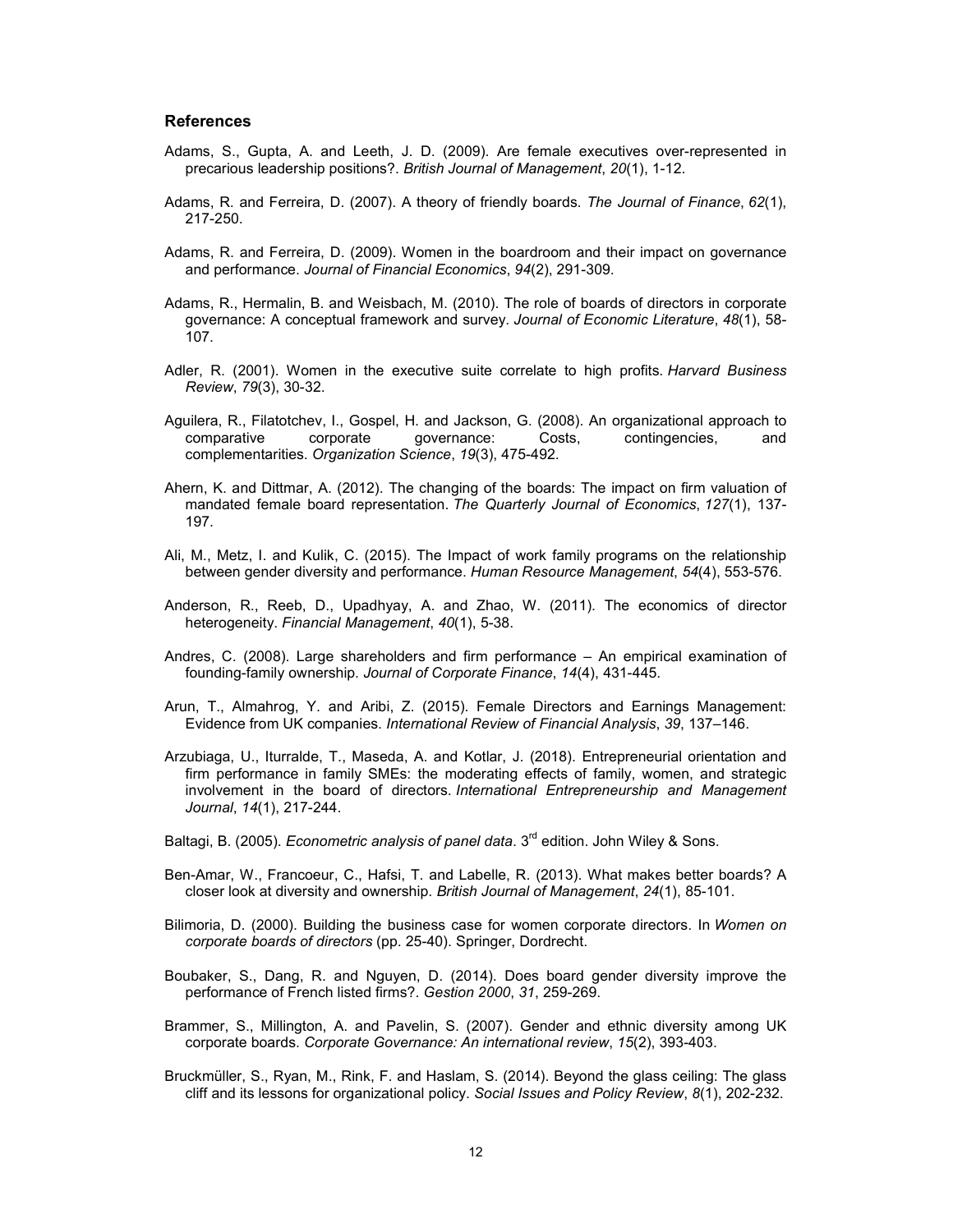- Campbell, K. and Minguez-Vera, A. (2008). Gender diversity in the boardroom and firm financial performance. Journal of Business Ethics, 83(3), 435-451.
- Capasso, A., Gallucci, C. and Rossi, M. (2015). Standing the test of time: Does firm performance improve with age? An analysis of the wine industry. Business History, 57(7), 1037-1053.
- Carter, D., Simkins, B. and Simpson, W. (2003). Corporate governance, board diversity, and firm value. Financial Review, 38(1), 33-53.
- Coad, A., Segarra, A. and Teruel, M. (2013). Like milk or wine: Does firm performance improve with age? Structural Change and Economic Dynamics, 24, 173-189.
- D&B (2020), Gestão e liderança feminina em Portugal.10ª edição. Dun & Bradstreet (available at http://www.informadb.pt).
- Daily, C. and Dalton, D. (2003). Women in the boardroom: A business imperative. Journal of Business Strategy, 24(5), 8-9.
- Donaldson, T. and Preston, L. (1995). The stakeholder theory of the corporation: Concepts, evidence, and implications. Academy of Management Review, 20(1), 65-91.
- Du Rietz, A. and Henrekson, M. (2000). Testing the female underperformance hypothesis. Small Business Economics, 14(1), 1-10.
- Erhardt, N., Werbel, J. and Shrader, C. (2003). Board of director diversity and firm financial performance. Corporate Governance: An international review, 11(2), 102-111.
- Farrell, K. and Hersch, P. (2005). Additions to corporate boards: The effect of gender. Journal of Corporate Finance, 11(1-2), 85-106.
- Fenwick, G. and Neal, D. (2001). Effect of gender composition on group performance. Gender, Work & Organization, 8(2), 205-225.
- Ferreira, D. (2010). Board diversity. In Baker, H. and R. Anderson (Eds.). Corporate governance: A synthesis of theory, research, and practice. Chapter 12, John Wiley & Sons.
- Ferreira, D. (2015). Board diversity: Should we trust research to inform policy?. Corporate Governance: An international review, 23(2), 108-111.
- Fondas, N. and Sassalos, S. (2000). A different voice in the boardroom: How the presence of women directors affects board influence over management. Global Focus, 12(2), 13-22.
- Gillan, S. L. and Starks, L. (2000). Corporate governance proposals and shareholder activism: The role of institutional investors. Journal of Financial Economics, 57(2), 275-305.
- Groysberg, B. and Bell, D. (2013). Dysfunction in the Boardroom. Harvard Business Review, 91, 89-97.
- Gujarati, D. and Porter, D. (2008). Basic Econometrics. 5<sup>th</sup>ed., Irwin: McGraw-Hill.
- Gul, F., Srinidhi, B. and Ng, A. (2011). Does board gender diversity improve the informativeness of stock prices?. Journal of Accounting and Economics, 51(3), 314-338.
- Hillman, A. and Dalziel, T. (2003). Boards of directors and firm performance: Integrating agency and resource dependence perspectives. Academy of Management Review, 28(3), 383-396.
- Hillman, A., Shropshire, C. and Cannella Jr, A. (2007). Organizational predictors of women on corporate boards. Academy of Management Journal, 50(4), 941-952.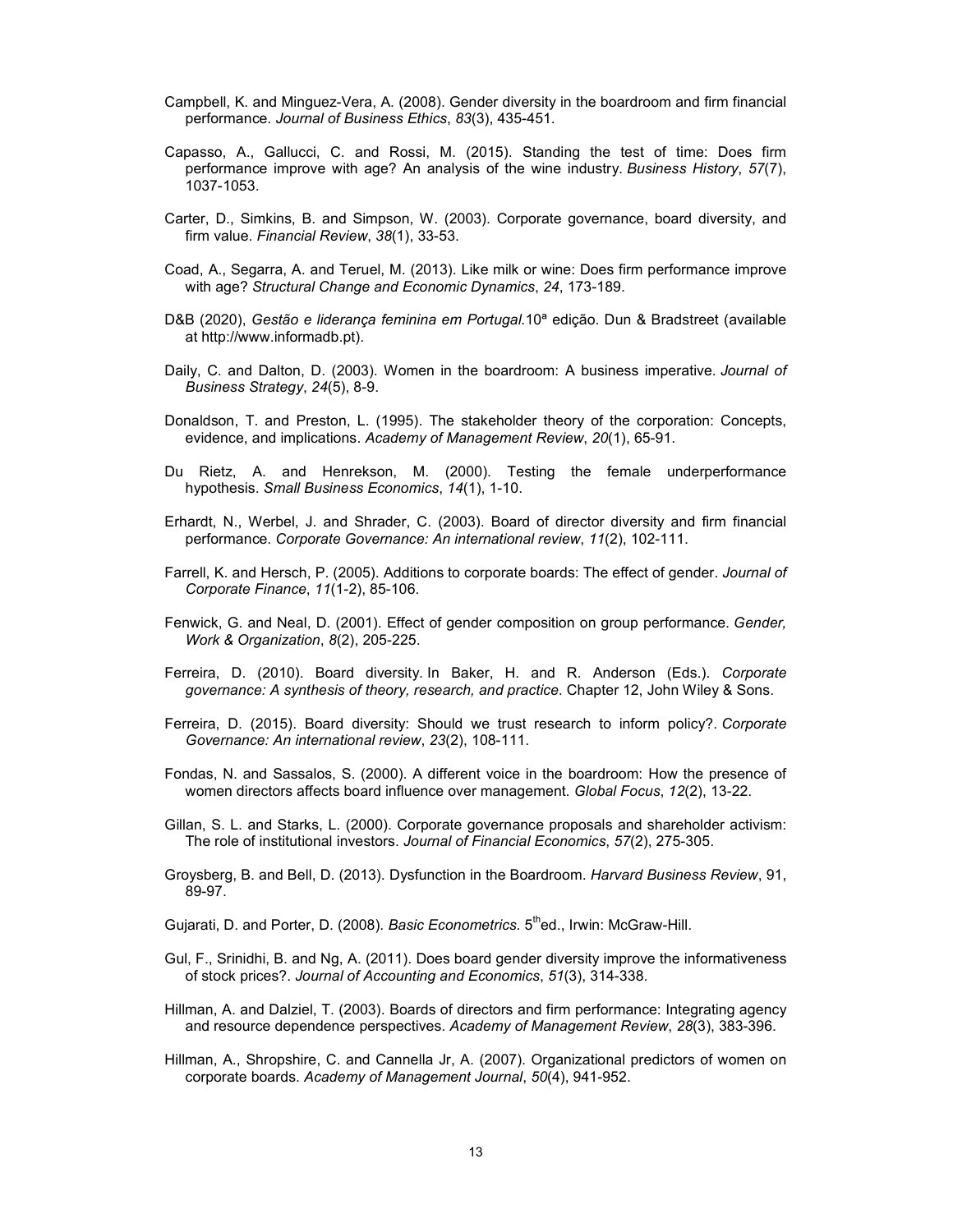- Hsu, W., Chen, H. and Cheng, C. (2013). Internationalization and firm performance of SMEs: the moderating effects of CEO attributes. Journal of World Business, 48(1), 1–12.
- Idris, B. and Saridakis, G. (2020). Women directors and exporting activity: The moderating role of network advice. Economics and Business Letters, 9(2), 106-113.
- Jensen, M. and Meckling, W. (1976). Theory of the firm: Managerial behavior, agency costs and ownership structure. Journal of Financial Economics, 3(4), 305-360.
- Kakabadse, N., Figueira, C., Nicolopoulou, K., Hong Yang, J., Kakabadse, A. and Özbilgin, M. (2015). Gender diversity and board performance: Women's experiences and perspectives. Human Resource Management, 54(2), 265-281.
- Kang, H., Cheng, M. and Gray, S. (2007). Corporate governance and board composition: Diversity and independence of Australian boards. Corporate Governance: An international review, 15(2), 194-207.
- King, M. and Santor, E. (2008). Family values: Ownership structure, performance and capital structure of Canadian firms. Journal of Banking and Finance, 32(11), 2423-2432.
- Kochan, T., Bezrukova, K., Ely, R., Jackson, S., Joshi, A., Jehn, K. ... and Thomas, D. (2003). The effects of diversity on business performance: Report of the diversity research network. Human Resource Management: Published in Cooperation with the School of Business Administration, The University of Michigan and in alliance with the Society of Human Resources Management, 42(1), 3-21.
- La Porta, R., Lopez-de-Silanes, F. and Shleifer, A. (1999). Corporate ownership around the world. The Journal of Finance, 54(2), 471-517.
- La Porta, R., Lopez-de-Silanes, F., Shleifer, A. and Vishny, R. (2002). Investor protection and corporate valuation. The Journal of Finance, 57(3), 1147-1170.
- López-Garcia, J. and Aybar-Arias, C. (2000). An empirical approach to the financial behaviour of small and medium sized companies. Small Business Economics, 14(1), 55-63.
- Lückerath-Rovers, M. (2013). Women on boards and firm performance. Journal of Management & Governance, 17(2), 491-509.
- Martín-Ugedo, J. and Minguez-Vera, A. (2014). Firm performance and women on the board: Evidence from Spanish small and medium-sized enterprises. Feminist Economics, 20(3), 136-162.
- McInerney-Lacombe, N., Bilimoria, D. and Salipante, P. (2008). Championing the discussion of tough issues: How women corporate directors contribute to board deliberations. In Vinnicombe, S.; R. Burke; D. Bilimoria and M. Huse (eds.). Women on corporate boards of directors: International research and practice, 123-139. UK: Edward Elgar Publishing Limited.
- Morrison, A., White, R., White, R. and Van Velsor, E. (1987). Breaking the glass ceiling: Can women reach the top of America's largest corporations?. Pearson Education.
- Nekhili, M. and Gatfaoui, H. (2013). Are demographic attributes and firm characteristics drivers of gender diversity? Investigating women's positions on French boards of directors. Journal of Business Ethics, 118(2), 227-249.
- Nekhili, M., Chakroun, H. and Chtioui, T. (2018). Women's leadership and firm performance: Family versus nonfamily firms. Journal of Business Ethics, 153(2), 291-316.
- OECD (2020). OECD statistics. Organisation for Economic Co-operation and Development (available at https://stats.oecd.org).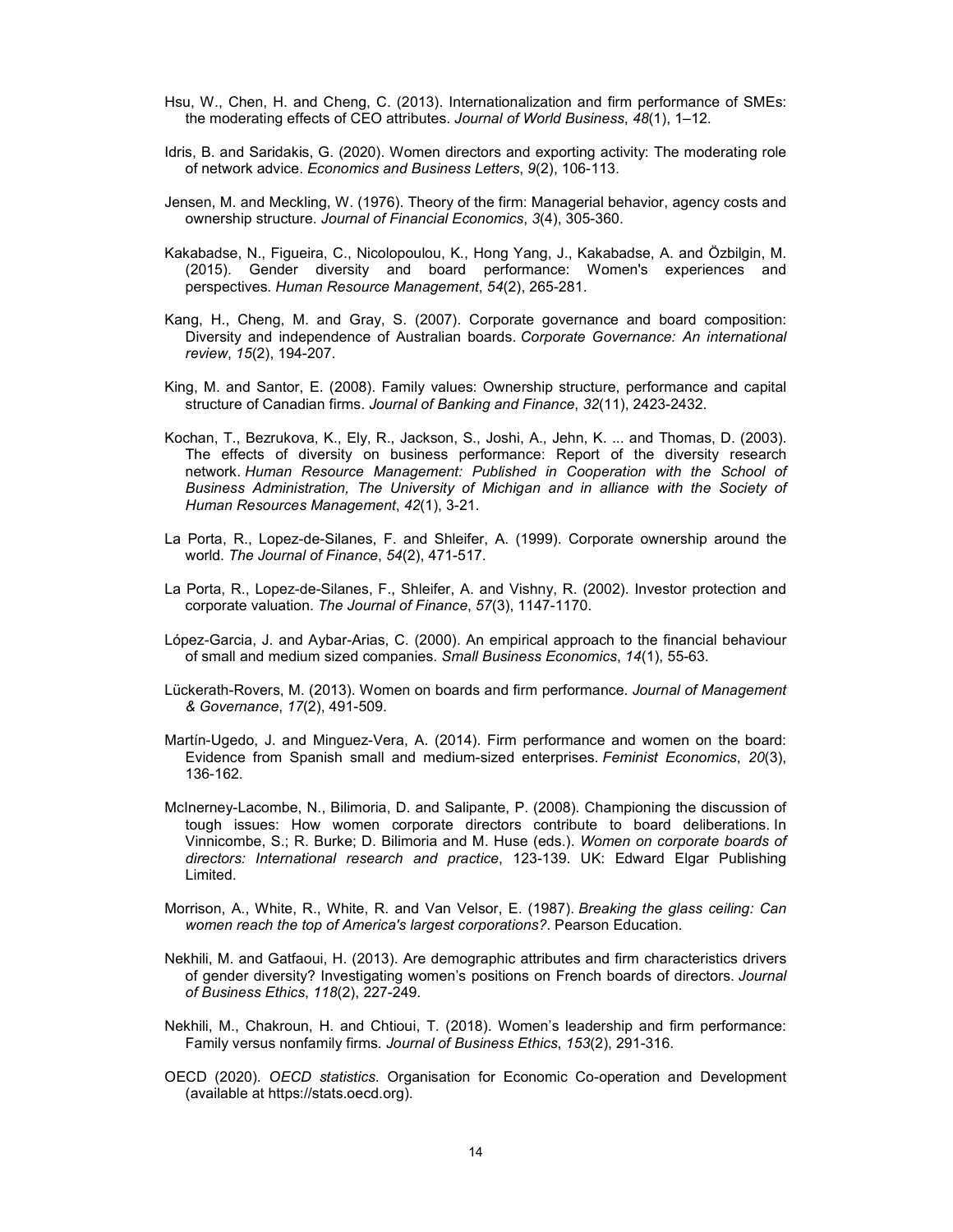- Opstrup, N. and Villadsen, A. (2015). The right mix? Gender diversity in top management teams and financial performance. Public Administration Review, 75(2), 291-301.
- Pacheco, L. (2020). The impact of foreign capital on profitability: The case of Portuguese manufacturing SMEs. International Journal of Globalisation and Small Business, 11(4), 391- 412.
- Pacheco, L., Lobo, C. and Maldonado, I. (2020). The impact of gender on financial performance: Evidence from a sample of Portuguese SMEs. Polish Journal of Management Studies, 22(2), 384-401.
- Parrotta, P. and Smith, N. (2013). Female-led firms: Performance and risk attitudes. IZA Discussion Paper, 7613, September.
- Pergelova, A., Angulo-Ruiz, F. and Yordanova, D. I. (2018). Gender and international entry mode. International Small Business Journal, 36(6), 662-685.
- Perryman, A., Fernando, G., and Tripathy, A. (2016). Do gender differences persist? An examination of gender diversity on firm performance, risk, and executive compensation. Journal of Business Research, 69(2), 579-586.
- Peterson, C. and Philpot, J. (2007). Women's roles on US Fortune 500 boards: Director expertise and committee memberships. Journal of Business Ethics, 72(2), 177-196.
- Pfeffer, J. and Salancik, G. (1978). The external control of organizations: A resource dependence perspective. New York: Harper & Row.
- Post, C. and Byron, K. (2015). Women on boards and firm financial performance: A metaanalysis. Academy of Management Journal, 58(5), 1546-1571.
- Randøy, T., Thomsen, S. and Oxelheim, L. (2006). A Nordic perspective on corporate board diversity. Nordic Innovation Center, november, 1-26.
- Rose, C. (2007). Does female board representation influence firm performance? The Danish evidence. Corporate Governance: An international review, 15(2), 404-413.
- Ryan, M. and Haslam, S. (2005). The glass cliff: Evidence that women are overrepresented in precarious leadership positions. British Journal of Management, 16(2), 81-90.
- Ryan, M. and Haslam, A. (2006). What lies beyond the glass ceiling?. Human Resource Management International Digest.
- Shrader, C., Blackburn, V. and Iles, P. (1997). Women in management and firm financial performance: An exploratory study. Journal of Managerial Issues, 355-372.
- Simpson, W., Carter, D. and D'Souza, F. (2010). What do we know about women on boards? Journal of Applied Finance (Formerly Financial Practice and Education), 20(2), 1- 13.
- Singh, V. and Vinnicombe, S. (2004). Why So Few Women Directors in Top UK Boardrooms? Evidence and Theoretical Explanations. Corporate Governance: An international review, 12(4), 479–488.
- Smith, N., Smith, V. and Verner, M. (2006). Do women in top management affect firm performance? A panel study of 2,500 Danish firms. International Journal of Productivity and Performance Management, 55(7), 569-593.
- Terjesen, S. and Singh, V. (2008). Female presence on corporate boards: A multi-country study of environmental context. Journal of Business Ethics, 83(1), 55-63.

Tirole, J. (2001). Corporate Governance. Econometrica, 69(1), 1-35.